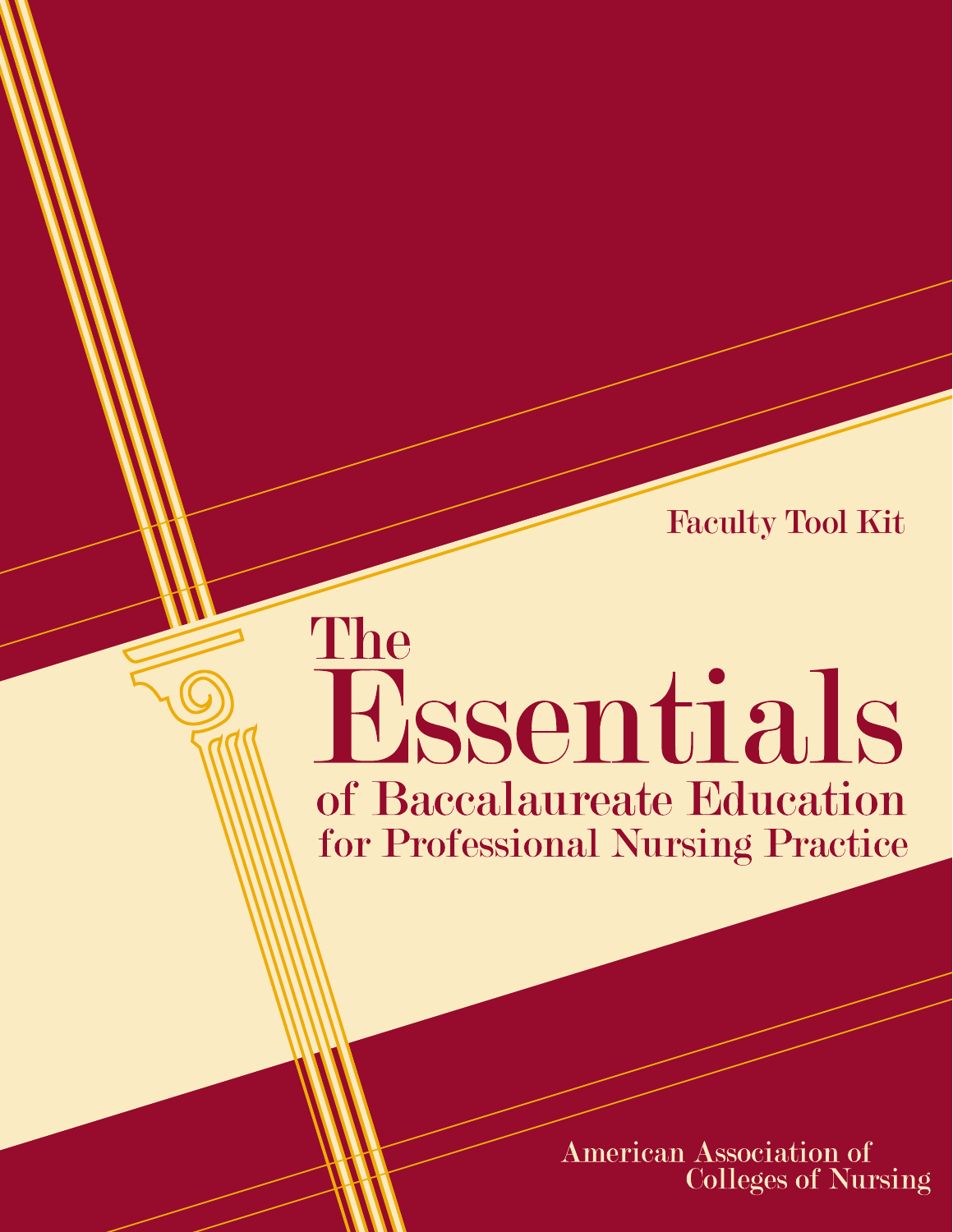**American Association**  $\equiv$  of Colleges of Nursing



# **NURSE FACULTY TOOL KIT FOR THE IMPLEMENTATION OF THE** *BACCALAUREATE ESSENTIALS*

**February 19, 2009** 

## **Table of Contents**

|                                              | Page           |
|----------------------------------------------|----------------|
| Overview                                     | $\overline{2}$ |
| <b>Integrative Learning Strategies</b>       | 3              |
| <b>Essential I</b>                           | $\overline{4}$ |
| <b>Essential II</b>                          | $\overline{4}$ |
| <b>Essential III</b>                         | 5              |
| <b>Essential IV</b>                          | 6              |
| <b>Essential V</b>                           | 6              |
| <b>Essential VI</b>                          | 7              |
| <b>Essential VII</b>                         | 8              |
| <b>Essential VIII</b>                        | 8              |
| <b>Essential IX</b>                          | 10             |
| <b>Opportunities for Program Enhancement</b> | 11             |
| Helpful Web links, including Stakeholders    | 19             |
| <b>AACN</b> Presentations                    | 22             |
| References/Bibliography                      | 23             |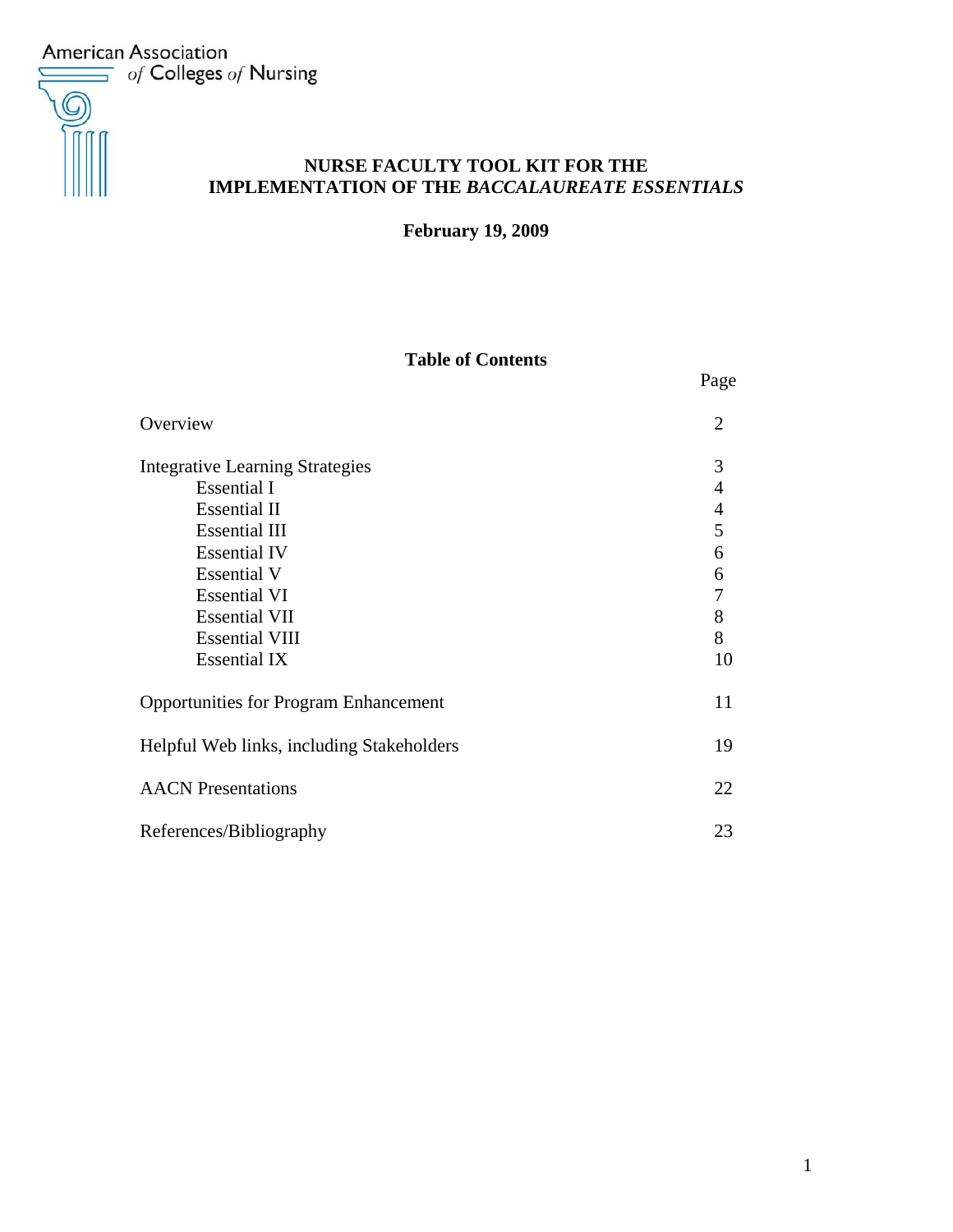#### **OVERVIEW**

The purpose of the *Baccalaureate Essentials* Tool Kit is to provide resources and exemplars to assist faculty with the implementation of the *Essentials of Baccalaureate Education for Professional Nursing Practice* (2008)*.* The tool kit provides integrative learning strategies, opportunities for program enhancement, and resources that will assist faculty with the integration of the *Baccalaureate Essentials* throughout the nursing curriculum. This tool kit includes a review of the nine Baccalaureate Essentials followed by Integrative Learning Strategies, Opportunities for Program Enhancement, Web Links, AACN Presentations, and References.

#### *Baccalaureate Essentials*

Essentials I through IX delineate the outcomes expected of graduates of baccalaureate nursing programs. Achievement of these outcomes will enable graduates to practice within complex healthcare systems and assume the roles: provider of care; designer/manager/coordinator of care; and member of a profession.

The nine Essentials are:

- **Essential I: Liberal Education for Baccalaureate Generalist Nursing Practice** 
	- o A solid base in liberal education provides the cornerstone for the practice and education of nurses.
- **Essential II: Basic Organizational and Systems Leadership for Quality Care and Patient Safety** 
	- o Knowledge and skills in leadership, quality improvement, and patient safety are necessary to provide high quality health care.
- **Essential III: Scholarship for Evidence Based Practice** 
	- o Professional nursing practice is grounded in the translation of current evidence into practice.
- **Essential IV: Information Management and Application of Patient Care Technology** 
	- o Knowledge and skills in information management and patient care technology are critical in the delivery of quality patient care.
- **Essential V: Healthcare Policy, Finance, and Regulatory Environments** 
	- o Healthcare policies, including financial and regulatory, directly and indirectly influence the nature and functioning of the healthcare system and thereby are important considerations in professional nursing practice.
- **Essential VI: Interprofessional Communication and Collaboration for Improving Patient Health Outcomes** 
	- o Communication and collaboration among healthcare professionals are critical to delivering high quality and safe patient care.
- **Essential VII: Clinical Prevention and Population Health** 
	- o Health promotion and disease prevention at the individual and population level are necessary to improve population health and are important components of baccalaureate generalist nursing practice.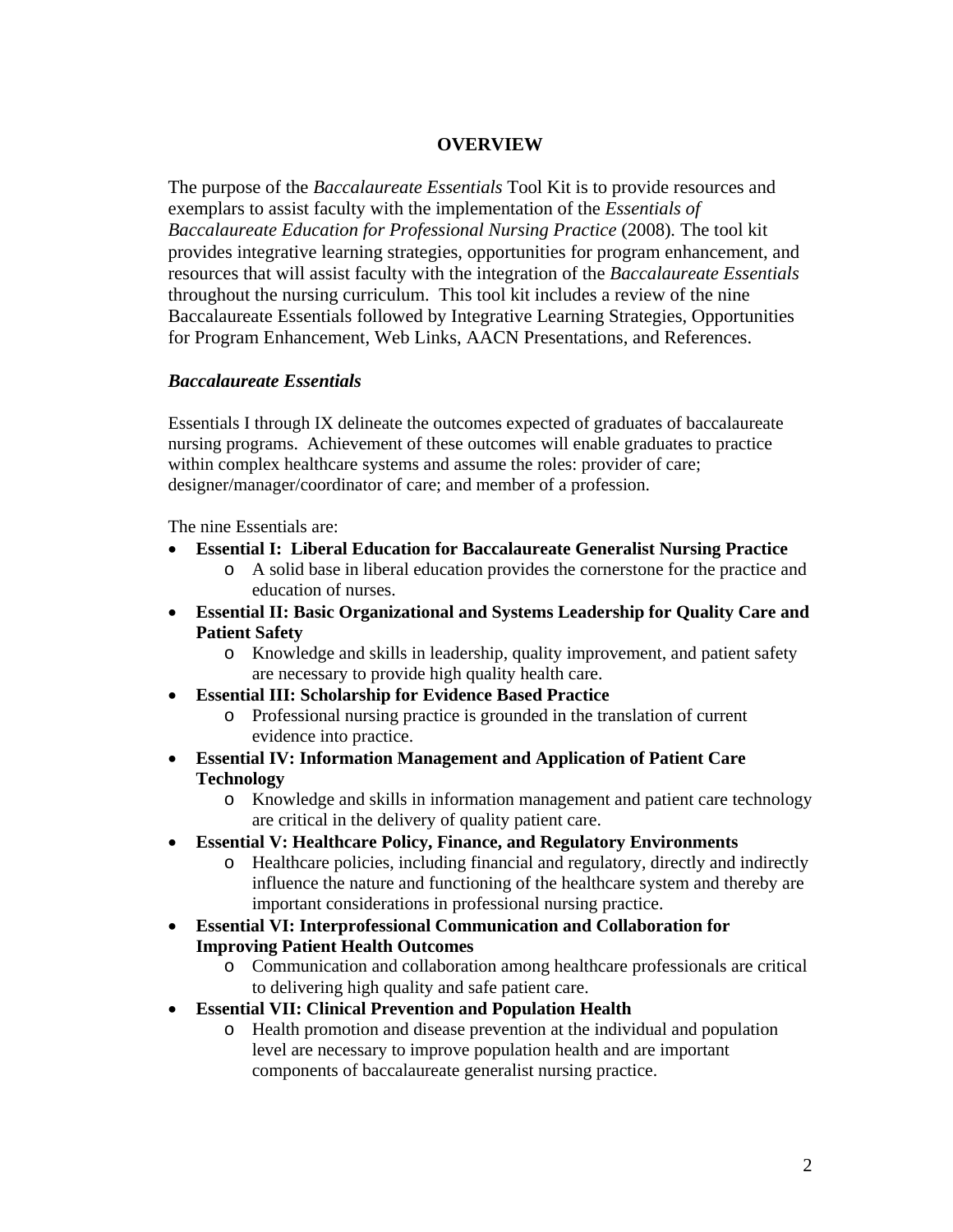#### • **Essential VIII: Professionalism and Professional Values**

- o Professionalism and the inherent values of altruism, autonomy, human dignity, integrity, and social justice are fundamental to nursing.
- **Essential IX: Baccalaureate Generalist Nursing Practice** 
	- o The baccalaureate-graduate nurse is prepared to practice with patients, including individuals, families, groups, communities, and populations across the lifespan and across the continuum of healthcare environments.
	- o The baccalaureate graduate understands and respects the variations of care, the increased complexity, and the increased use of healthcare resources inherent in caring for patients (AACN, 2008).

## **INTEGRATIVE LEARNING STRATEGIES**

Achievement of outcomes delineated in the *Essentials of Baccalaureate Education for Professional Nursing Practice* (2008) is enhanced through the intentional use of active, collaborative, and integrative learning strategies. The American Association of Colleges & Universities (AAC&U 2004) defines Integrative Learning Strategies as powerful, active, and collaborative instructional methods that thread general education concepts throughout the major. Integrative learning strategies, as used in this document, expand on this definition and includes the integration of:

- liberal education throughout the nursing curriculum
- practice with theory
- practice knowledge and theory across essentials
- active learning strategies throughout the curriculum
- interprofessional learning opportunities; and
- learning activities across academic disciplines

The purpose of this document is to provide nursing programs with examples of educational approaches that actively engage the learner and integrate liberal education, nursing science, clinical reasoning, and ethical considerations into both classroom and clinical learning. These examples are provided as a starting point to develop learning activities for the preparation of entry-level professional nurses and may be relevant to more than one essential. The learning strategies include a variety of methods, such as unfolding case studies, simulation, and reflective practice exercises to assist with implementation of a well-integrated curriculum based on the AACN's *Baccalaureate Essentials.* By their nature, integrative learning strategies listed in this document may address more than one of the *Baccalaureate Essentials.*

The following integrative learning strategies were developed by the American Association of Colleges of Nursing (AACN) Task Force on the Revision of the *Essentials of Baccalaureate Education for Professional Nursing Practice* with input from participants at regional meetings held across the Unites States in 2007-2008. These strategies are consistent with the work of the AAC&U (2007) and the Carnegie Foundation's (In press) ongoing work on education in the professions.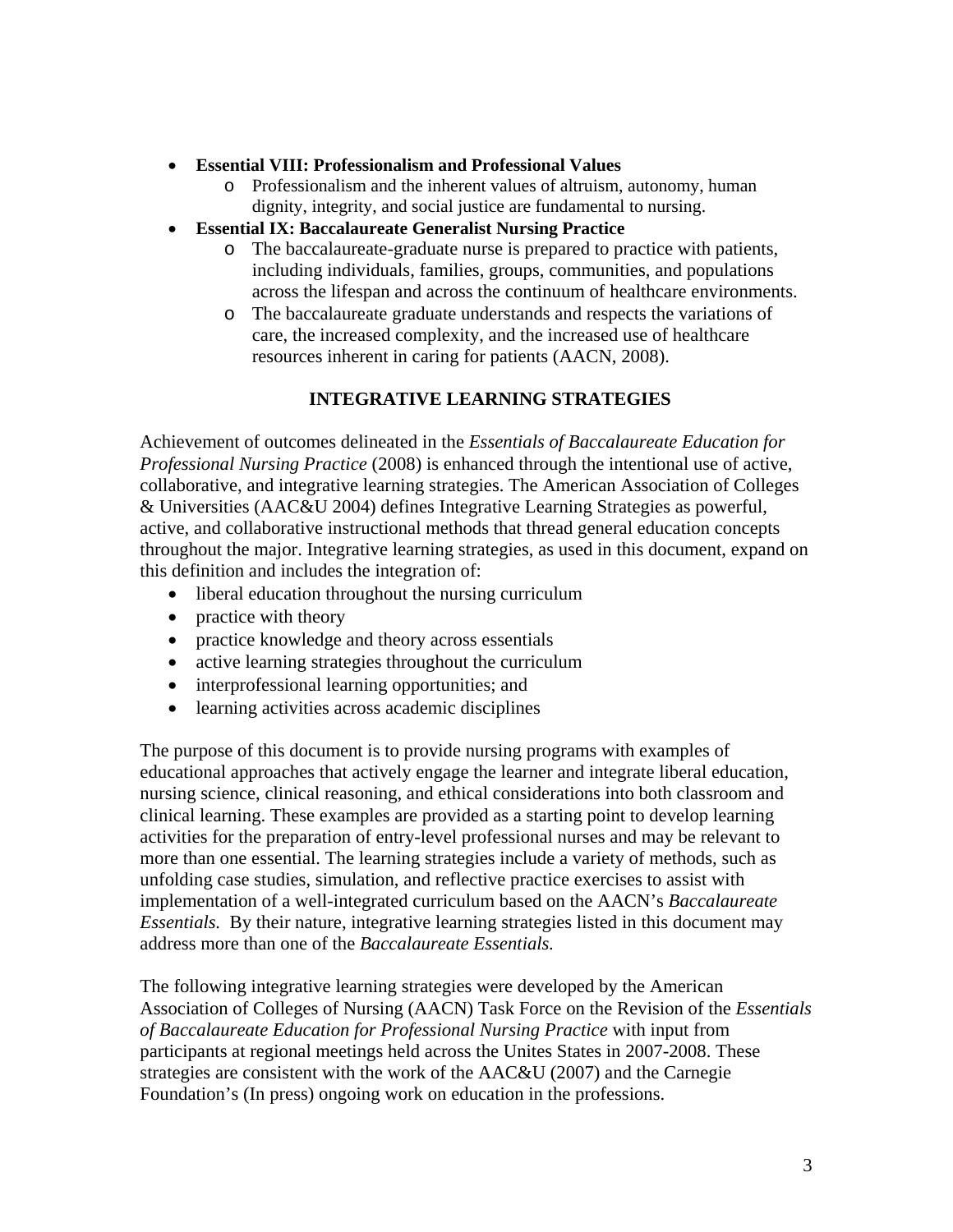## **Examples of Integrative Learning Strategies**

## **Essential I: Liberal Education for Baccalaureate Generalist Nursing Practice**

- Provide local, national, and international experiences, framed by reflective questions, in a variety of cultures, organizations, and communities.
- Promote activities and projects with students from the arts, humanities, and sciences to address community issues or problems.
- Use collaborative learning projects to build communication and leadership skills.
- Engage in community-based activities to promote ethical reasoning, advocacy, collaboration, and social justice.
- Provide opportunities to reflect on one's own actions and values to promote ongoing self-assessment and commitment to excellence in practice.
- Provide guided exploration of diverse philosophies, ways of knowing, and intellectual approaches to problem solving.
- Use simulation exercises and case-based scenarios with students from other academic disciplines such as history, religion, business, and engineering.
- Provide direct experiences integrating artistic ways of knowing such as the arts, cinema, poetry, literature, and music to enhance the practice of nursing.
- Provide opportunities to observe and participate in various cultures through study abroad.
- Participate in interprofessional service learning activities such as health promotion and disease prevention projects for diverse populations.
- Use writing intensive assignments to promote reflection, insight, and integration of ideas across disciplines and courses.

## **Essential II: Basic Organizational and Systems Leadership for Patient Safety and Quality Care**

- Provide leadership experiences in a variety of organizations and communities.
- Provide opportunities for students to:
	- o Engage in practice settings to build communication and leadership skills.
	- o Communicate with recognized leaders to solve healthcare practice problems.
	- o Develop a leadership or quality improvement project that spans several courses (e.g., review literature about a practice problem in one course, propose a practice change based on an evidence-based model in a second course, and then present the practice change to appropriate stakeholders in a third course).
	- o Shadow a leader and reflect on the experience.
	- o Engage in quality improvement/patient safety activities to promote an understanding of the organizational process, unit application, and evaluation process.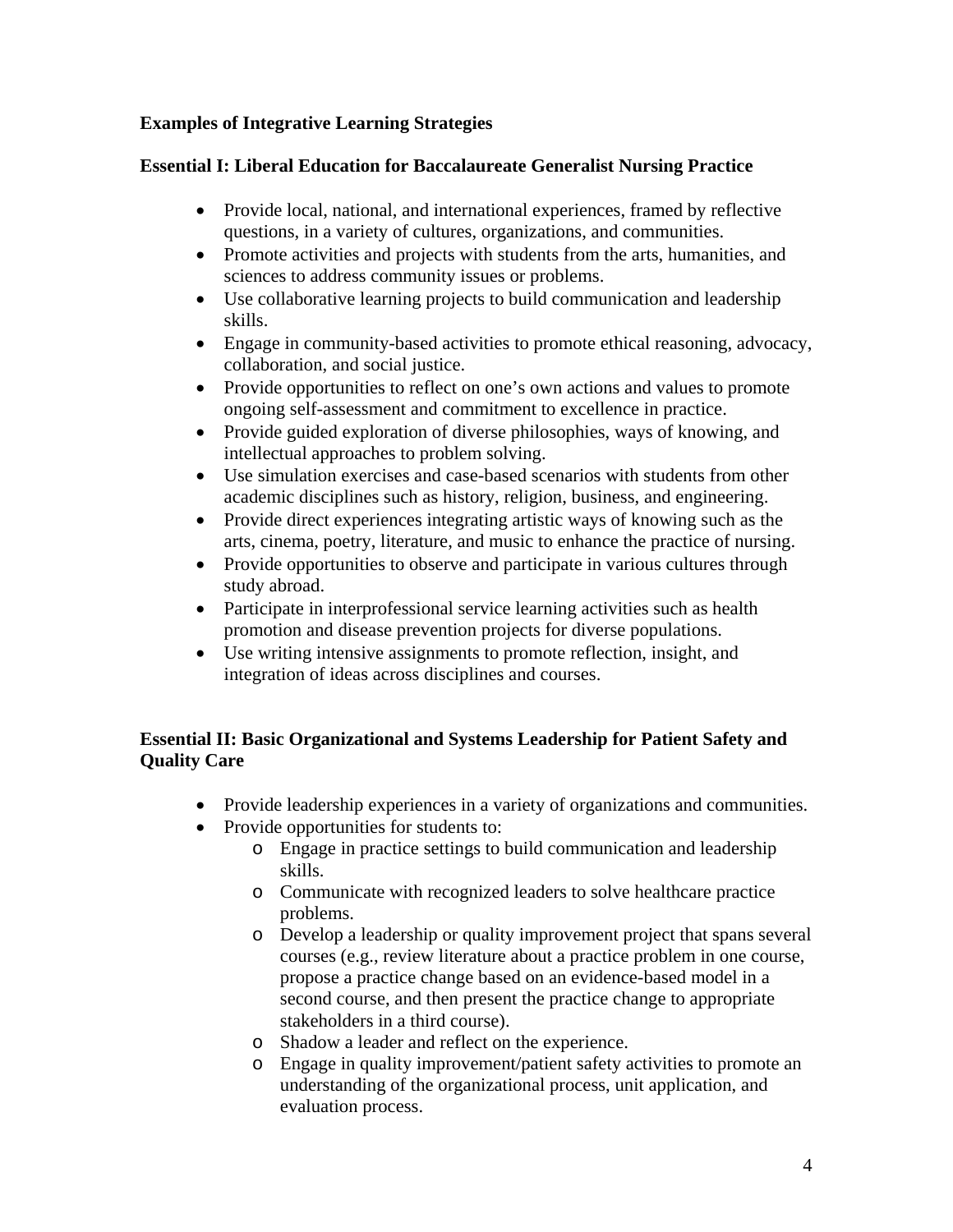- o Participate in quality improvement activities and/or required regulatory reporting systems.
- o Participate in interprofessional performance improvement team currently working on implementation/evaluation of national patient safety goals.
- o Propose an innovative solution to a system-related patient care problem identified in one's clinical practice.
- o Conduct a mock root cause analysis on a near miss and share results with staff or shared governance council.
- o Participate in an actual Root Cause Analysis (RCA) and/or Failure Mode Effects Analysis (FMEA).
- o Role-play with nursing and medical students using Situation, Background, Assessment, Recommendation (SBAR) communication
- o Attend a professional nursing organization meeting and identify personal development opportunities.
- o As students examine various microsystem committees, identify one for more in-depth exploration.

# **Essential III: Scholarship for Evidence-Based Practice**

- Ask students to select a clinical topic, search for evidence, and identify the level of evidence for each sample of evidence.
- Create journal clubs where students critique a primary nursing research article and its relevance to their clinical practice.
- Group students according to a clinical issue of interest, conduct a systematic review, and debate the rigor of selected research studies.
- Use controversial case studies to promote discussion about decision making and the evidence that supports those decisions (e.g., If you dropped the patient's last pill, and each pill costs \$35 …would you use it? or if a terminally ill patient asks you if he is dying, would you be truthful?).
- Collaborate with librarians to conduct comprehensive and efficient searches on clinical topics.
- Provide a sample of nursing journals and ask students to identify a research article and determine the type and level of evidence included.
- Assign student peer review of a student colleague's paper.
- Provide opportunities/assignments for student to:
	- o Identify clinical questions in PICO (Patient problem, Intervention, Compare, Outcome) format and conduct searches for current evidence using the PubMed PICO search feature.
	- o Examine the evidence for an existing policy or procedure using multiple sources (e.g. Cochrane, AHRQ, CINAHL, PubMed).
	- o Apply specific criteria to evaluate health information resources for lay and professional use as well as to discuss the ethical implications of commercial sources that target laypersons.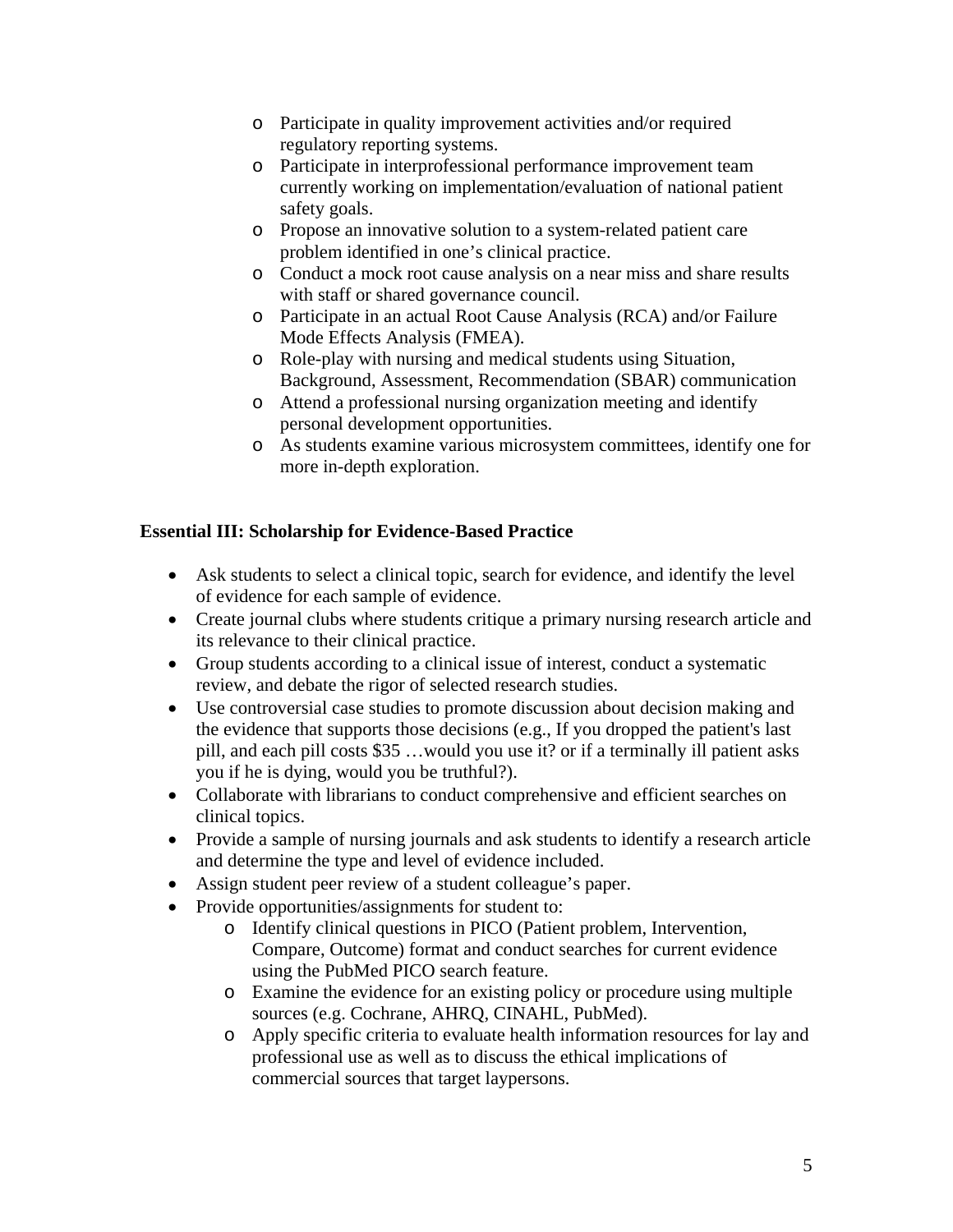- o Collaborate with clinical partners to identify practice problems, formulate evidence-based conclusions and recommendations, and present findings in poster format to staff and class.
- o Apply evidence-based practice models to assess the applicability and feasibility of new findings to practice.
- o Cite sources of evidence for planned interventions.
- o For assigned patients, compare observed practices with published practice standards.
- o Link how individual nursing actions are related to recognized nurse sensitive quality indicators.

#### **Essential IV: Information Management and Application of Patient Care Technology**

- Provide opportunities/assignments for students to:
	- o Use information and patient care technology to communicate effectively with members of the healthcare team.
	- o Use clinical evidence and research to base and validate practice decisions related to information management and patient care technology.
	- o Participate in quality improvement activities and required regulatory reporting through information systems.
	- o Employ a range of technologies that support patient care, such as electronic health and medical records, patient monitoring systems, and medication administration systems.
	- o Use simulation and electronic medical records to access and analyze data relevant to the patient situation.
	- o Use information technology resources such as Wiki, Second Life simulation, or SkyScape.com to communicate with other healthcare professionals or students in other disciplines regarding a joint project.
	- o Develop a professional e-portfolio.

#### **Essential V: Healthcare Policy, Finance, and Regulatory Environments**

- Provide opportunities/assignments for students to:
	- o Observe a state board of nursing hearing and reflect on how the state practice act protects the welfare and safety of the citizens.
	- o Participate with national or state nursing associations in activities such as "lobby day".
	- o Review proposed legislation affecting health care and provide written comments.
	- o Attend national or state congressional hearings on healthcare issues.
	- o Observe testimony at a state legislative or regulatory hearing on a healthcare issue focusing on access to care or patient advocacy.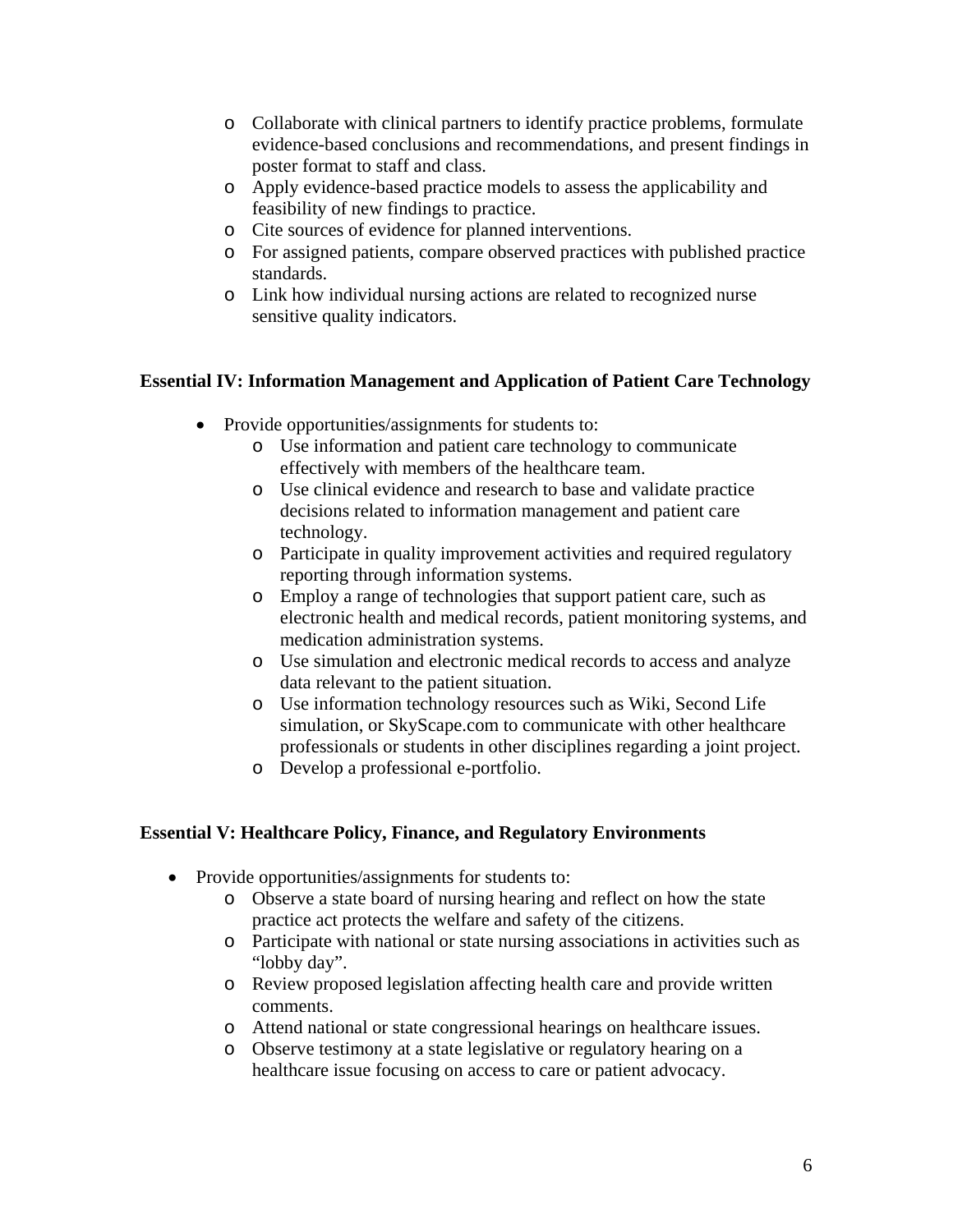- o Provide written or verbal feedback on the ethical, financial, and social implications of the testimony observed and recommended policy changes.
- o Compare the costs of common diagnostic tests, procedures, and medications charged to insurance companies vs. self-pay patients.
- o Explore the costs and availability of care options for patients with dementia or a psychiatric/mental health illness in your local community. (What does private health insurance cover? Medicaid? Medicare?).
- o Develop a lobbying plan for an identified issue that includes a concise (30 seconds or less) oral synopsis for a decision maker and a one-page policy memo.
- o Participate in advocating for change in policy related to a selected healthcare issue at the local, state, or national level.
- o As an interprofessional group, role play a legislator, proponent and opponent for a healthcare or professional issue.
- o Analyze a hospital bill for one day of care in an acute setting and identify where nursing services are embedded.
- o Compare one or more healthcare systems in other countries with the U.S. system, including costs, services provided, and outcomes, (e.g., pre-and postnatal care, role of midwife and other healthcare professionals/workers, insurance coverage, maternity/paternity leave).
- o As an interprofessional group, develop a policy (new or revised) to address an issue identified in a practice setting. Delineate processes for getting policy adopted and implemented within that practice setting.

## **Essential VI: Interprofessional Communication and Collaboration for Improving Patient Health Outcomes**

- Provide opportunities/assignments for students to:
	- o Engage in case study discussions/dialogue with a variety of healthcare and other professionals.
	- o Participate in interprofessional collaboration (e.g., grand rounds, community coalition meetings).
	- o Work in interprofessional and intraprofessional teams on course projects/assignments.
	- o Engage in interprofessional and intraprofessional care in simulation labs.
	- o Develop interprofessional community projects.
	- o Assess group dynamics of an interprofessional or intraprofessional group .
	- o After attending a professional meeting of another healthcare profession, compare and contrast professional perspectives.
	- o Participate on interprofessional teams at national competitions (e.g., Clarion Interprofessional Team Case Competition at the University of Minnesota, National Student Nurses Association).
	- o Participate in campus-wide student governance and committees.
	- o Organize activities for National Primary Care Week as a student ambassador.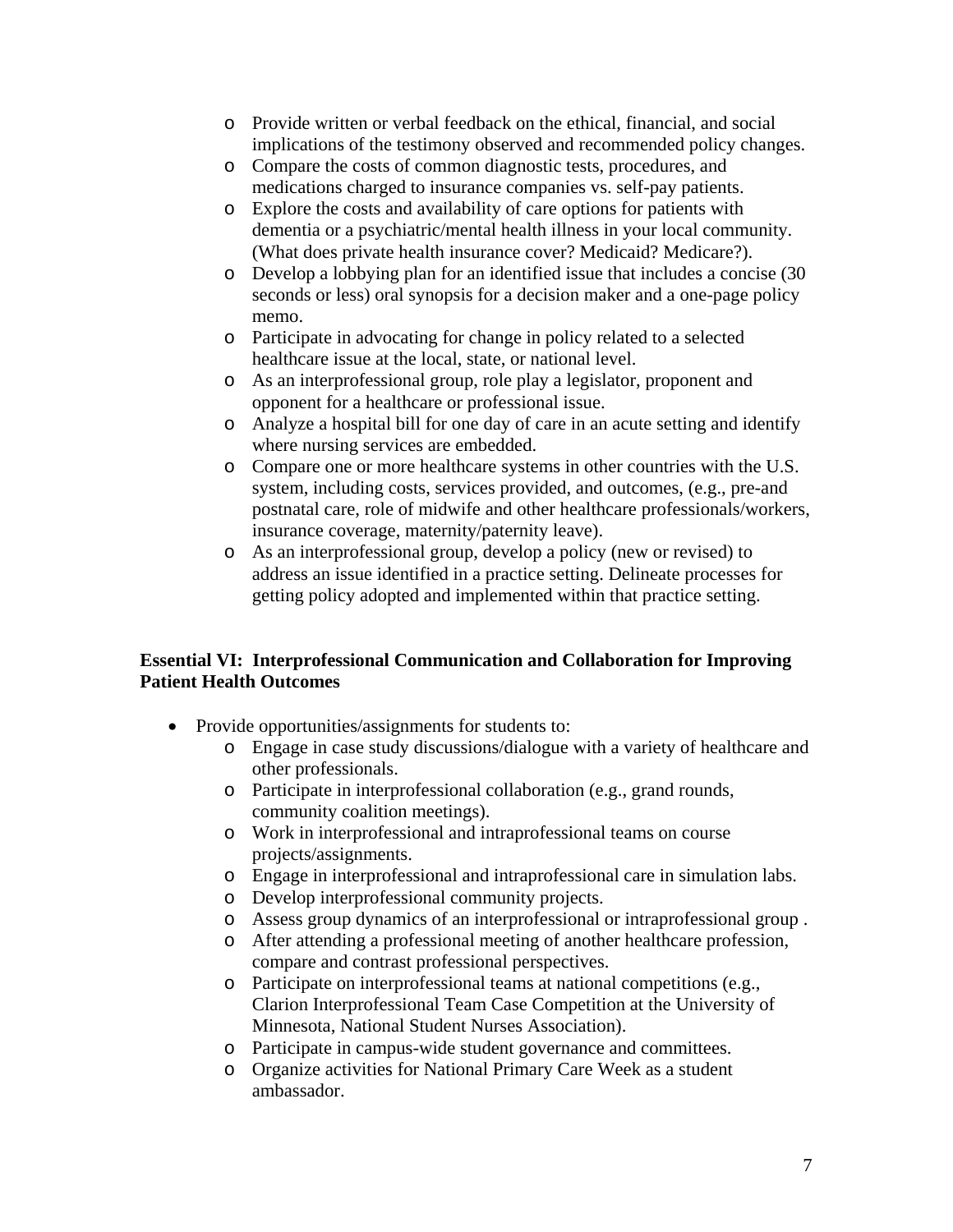## **Essential VII: Clinical Prevention and Population Health for Optimizing Health**

- Provide opportunities/assignments for students to:
	- o Analyze health behavior(s) of self or others using models or theories.
	- o Participate in individually-focused clinical prevention activities such as:
		- teaching about and providing immunizations
		- **improving adherence to tuberculosis chemoprophylaxis through** health teaching and directly observed therapies
		- providing health counseling regarding smoking cessation, stress management, exercise, and diet
		- teaching about and encouraging cancer screening
		- conducting basic environmental exposure history regarding pesticides
		- conducting basic genetic health screening and referring high risk individuals to genetic services
		- assessing a home environment and health counseling to prevent falls in older adults
		- **identifying and intervening in elder abuse;**
	- o Use clinical practice guidelines for planning and/or evaluating clinical prevention interventions.
	- o Participate in community or population-focused assessment.
	- o Participate in development of plans and policies to effectively prepare a community for disasters or to protect vulnerable populations during disasters.
	- o Help organizations and communities create healthy environments such as smoke- free workplaces.
	- o Teach vulnerable populations about avoiding environmental risks.
	- o Collaborate with institutions, such as day care centers or homeless shelters, to develop and implement policies to minimize transmission of communicable diseases.
	- o Participate in a community disaster drill.
	- o Develop a policy memo to address a health issue identified in the community.
	- o Advocate for policy change regarding a health issued identified in the community.
	- o Initiate an interprofessional going-green campaign to improve environmental health.

#### **Essential VIII: Professionalism and Professional Values**

- Provide opportunities/assignments for students to:
	- o Write a letter to the editor or opinion editorial about the role of nursing in improving health care and submit the letter to a local newspaper for publication.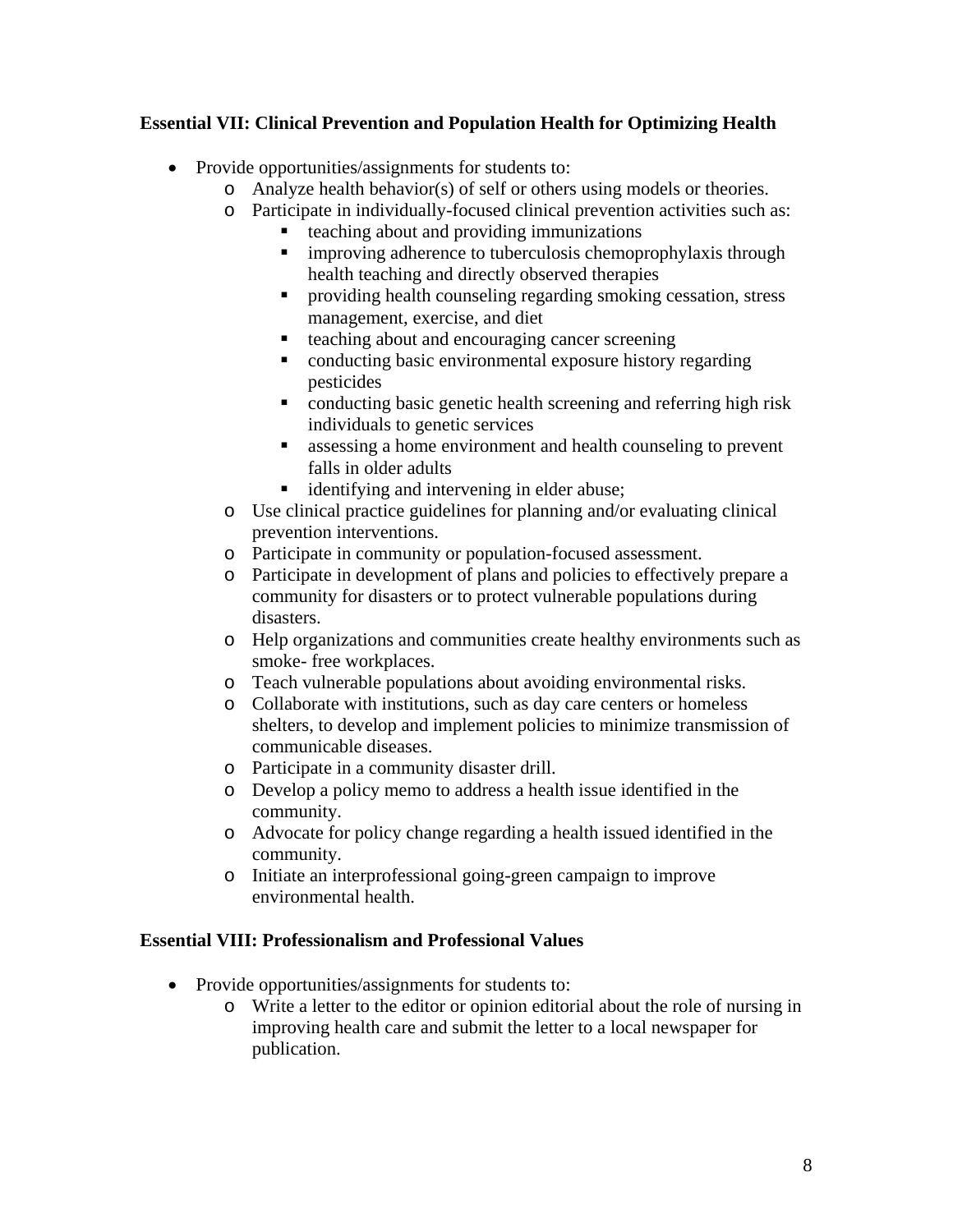- o Observe and respond to focused questions about the proceedings of ethical review committees, IRB, nursing practice councils, and state board of nursing meetings and/or hearings.
- o Participate in professional or community-based organizations that advocate for quality and access to care.
- o Use simulated vignettes that address ethical, legal. and moral patient care situations such as:
	- provider abandonment of a patient
	- decision-making about reporting to work in the event of a disaster
	- **reporting sexual assault or abuse**
	- suspected drug use by a colleague
	- end-of-life decision-making
	- $\blacksquare$  identification of a spiritual crisis
	- withdrawal of life support
- o Participate in interprofessional service-learning projects such as student visits to secondary schools, school career days, summer health camps, or vulnerable populations in homeless shelters or homes for battered women and children.
- o Partner with a nursing school from another country to gain global perspective; use the internet for global experiences.
- o Engage in legislative state house visits to articulate professional nursing role/perspective.
- o Work with legislative staff at various levels.
- o Participate in values clarification exercises, using poems, literature, and video clips that illustrate bias, such as the "See Me Nurse" video on aging (Southern Region Coalition).
- o Participate in rounds with chaplains or other spiritual care professionals.
- o Develop a self-care improvement plan. For example, use a tool such as the "Circle of Human Potentials" (Dossey & Keegan, 2009) ) to conduct a self-assessment and develop a self-care improvement plan that includes measurable outcomes.
- o Conduct a self-assessment in one or more of the following areas: physical, emotional, spiritual, cultural, relationships, communications, and learning style. Based on this assessment, develop an improvement plan that includes measurable outcomes.
- o Analyze the media's portrayal of nurses and other aspects of health care.
- o Discuss cultural and ethical variables in patient care scenarios using software, such as The Neighborhood (Gidden, 2007) in interprofessional and intraprofessional learning groups.
- o Use reflective writing to discuss student use of moral agency and/or patient advocacy.
- o Create a student honor code to be adopted.
- o Engage with a nurse actively involved in professional nursing practice for more than 30 years to explore changes within the profession.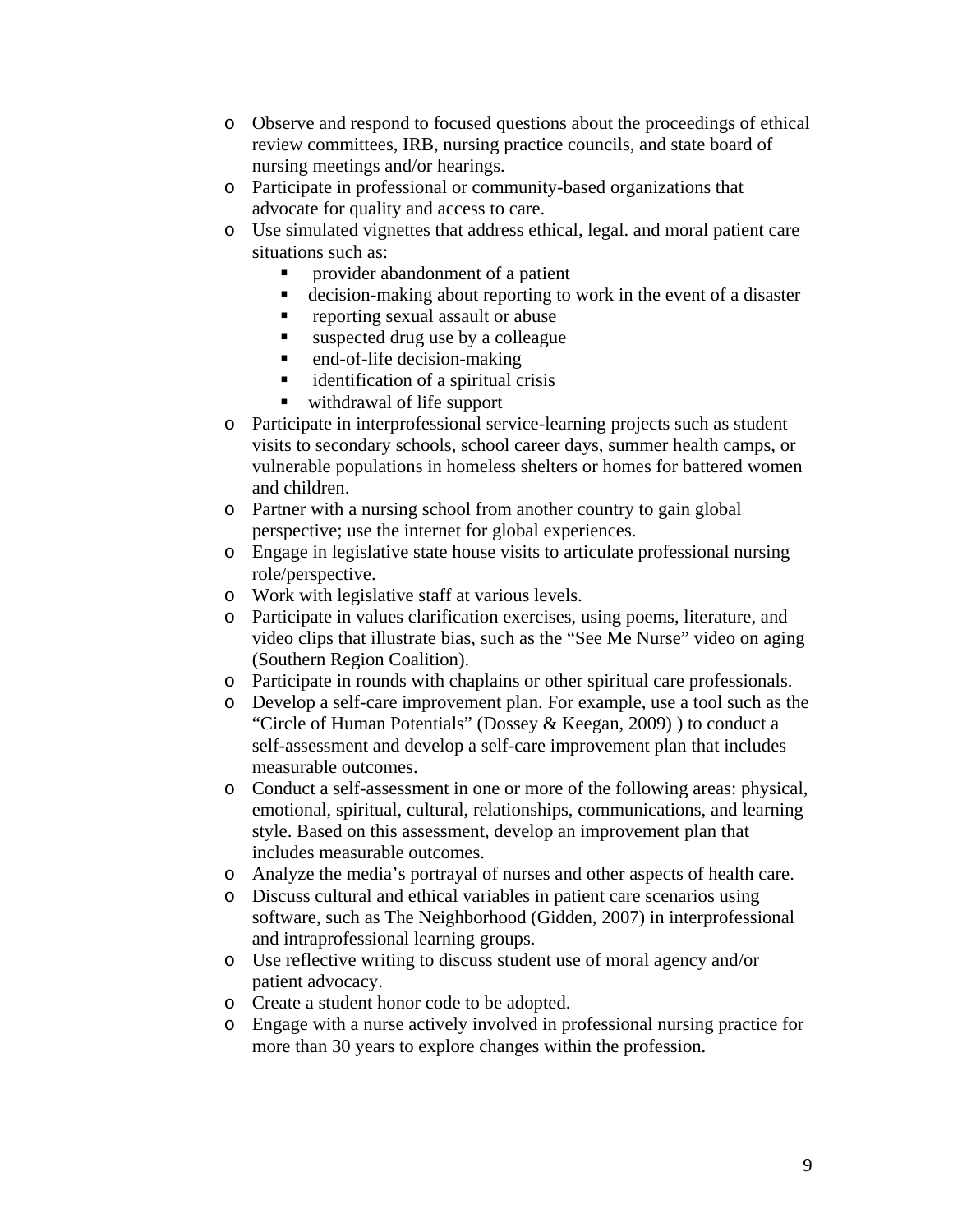## **Essential IX: Baccalaureate Generalist Nursing Practice**

- In a group of students, plan, provide and evaluate nursing care for a patient with multiple co-morbidities and symptoms in a simulated or patient care environment.
- In a group of interprofessional students, provide care that reflects patient preferences and values in a simulated or patient care environment.
- Arrange cultural immersion care giving experiences in settings such as homeless shelters, migrant clinics, correctional facilities, and corporate health settings.
- Provide opportunities/experiences for students to:
	- o Provide evidence-based, patient-centered end-of-life care to a dying patient and their significant others.
	- o Interview volunteers with complex problems, such as HIV, psychiatric conditions, tuberculosis, or substance abuse to explore patient preferences and values.
	- o Provide care to a group of patients that incorporates delegation, supervision, and outcomes evaluation.
	- o Administer and document administration of medications to groups of patients in a patient care or simulated environment.
	- o Perform patient assessment and evaluation of a patient's response to pharmacological agents in a simulated or patient care environment.
	- o Use unfolding case study analysis to correlate a patient's medical condition and pathophysiology and design appropriate therapeutic interventions.
	- o Use a constructed genetic pedigree from collected family history information to identify a risk profile and develop a plan of care, including patient education and referral.
	- o Use simulation, case studies and patient assignments to make decisions about the organization, prioritization, and appropriate delegation of care.
	- o Consult with other professionals to improve transitions of elderly patients across care settings.
	- o Evaluate patient education materials for cultural and linguistic appropriateness.
	- o Elicit a spiritual history and integrate a patient's spirituality into the care plan.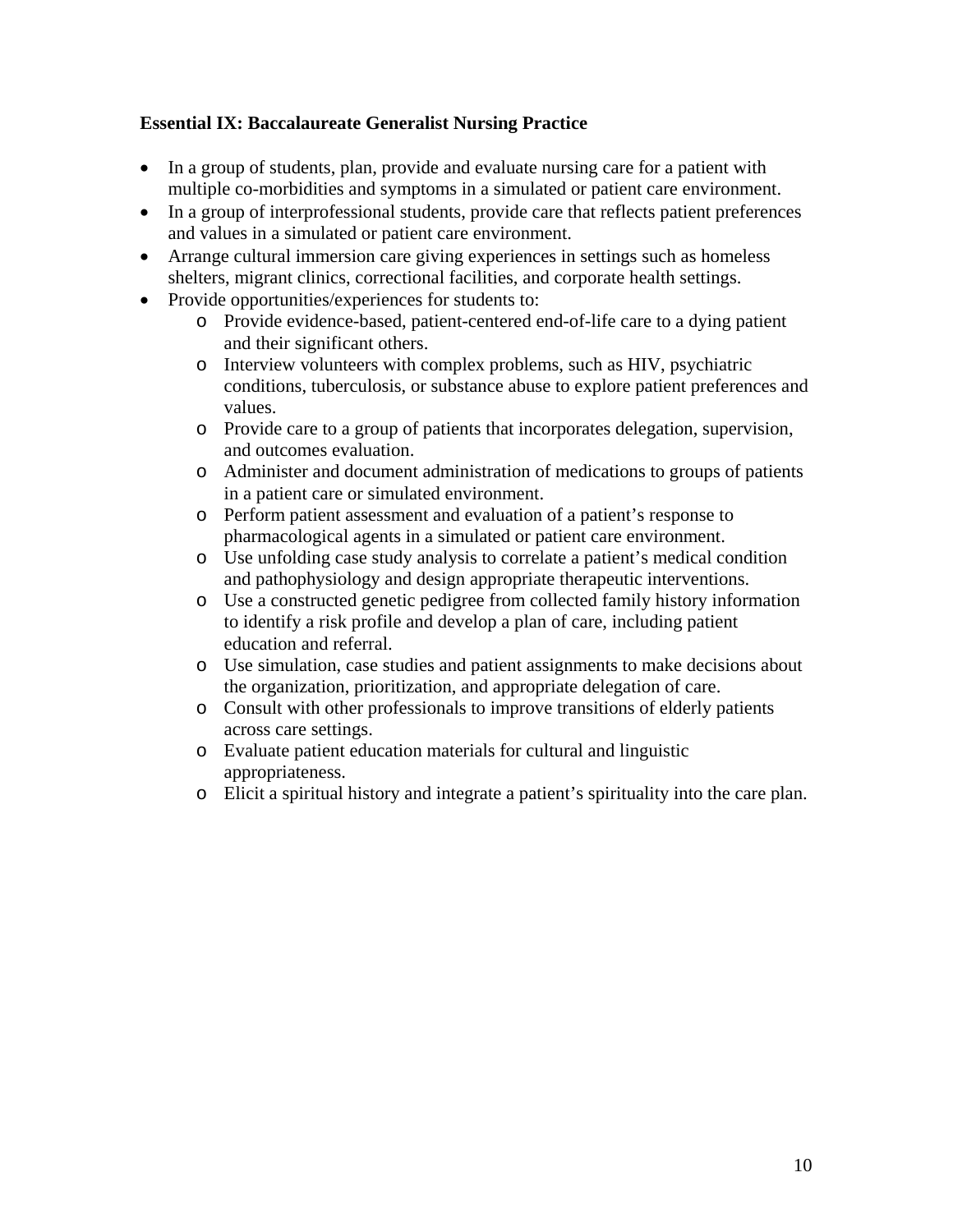#### **OPPORTUNITIES FOR PROGRAM ENHANCEMENT**

The following indicators of quality serve to guide baccalaureate nursing programs as they strive for excellence. These suggestions are intended to go beyond required program standards and to build upon the program components identified in AACN's *The Essentials of Baccalaureate Education for Professional Nursing Practice* (2008). In the pursuit of continuous improvement, programs may use these indicators of quality to develop action plans appropriate to their mission, philosophy, and core values. This culture of continuous quality improvement fosters inquiry and creativity. While all accredited programs engage in quality improvement processes, the indicators of quality discussed in this document identify elements which can further enhance the quality of the program. These indicators were not developed to be used as accreditation standards. This document identifies elements believed to increase excellence in baccalaureate nursing programs and offers strategies that are most promising for moving programs forward in their quest for excellence.

#### **Academic Infrastructure**

Infrastructure refers to the platform of support provided by an institution to promote the success of its academic programs. Attention to best practices in regards to infrastructure can facilitate a program's progress to a higher level of excellence. A strong academic infrastructure provides a variety of learning opportunities for students to achieve the *Baccalaureate Essentials.* Baccalaureate nursing programs moving toward excellence invest in sufficient financial, personnel, instructional, and academic resources as well as facilities to incorporate successful practices into their programs. In addition, programs allocate resources to provide opportunities beyond those necessary for successful program completion. Best practices include providing opportunities for students to attain maximum potential for a successful career trajectory and professional successes, in addition to fostering innovation, creativity, and new ways of thinking and doing.

The academic infrastructure reflects the unique qualities of the program and includes exemplary student life and academic support services such as honors programs, opportunities for student involvement in faculty research, internships, student organizations, remediation, and other enhancement programs. Quality programs support enrichment opportunities such as international study, service learning, and career planning. Students have local or international experiences with diverse populations, second-language immersion opportunities, or other experiences indicating involvement in cultural or global issues. Student access to resources, such as scholarships and support for scholarly projects or activities, is an additional indicator of quality. Resources and opportunities are developed to support student goals and the needs of a diverse student population. The presence of institutional resources for research, development, business operations, public relations, marketing, and human resources reflects quality in baccalaureate nursing programs. For example, exceptional programs develop processes to expand and sustain resources in the areas of information technology, library holdings, clinical laboratories and equipment, and space provided for student learning and faculty scholarship.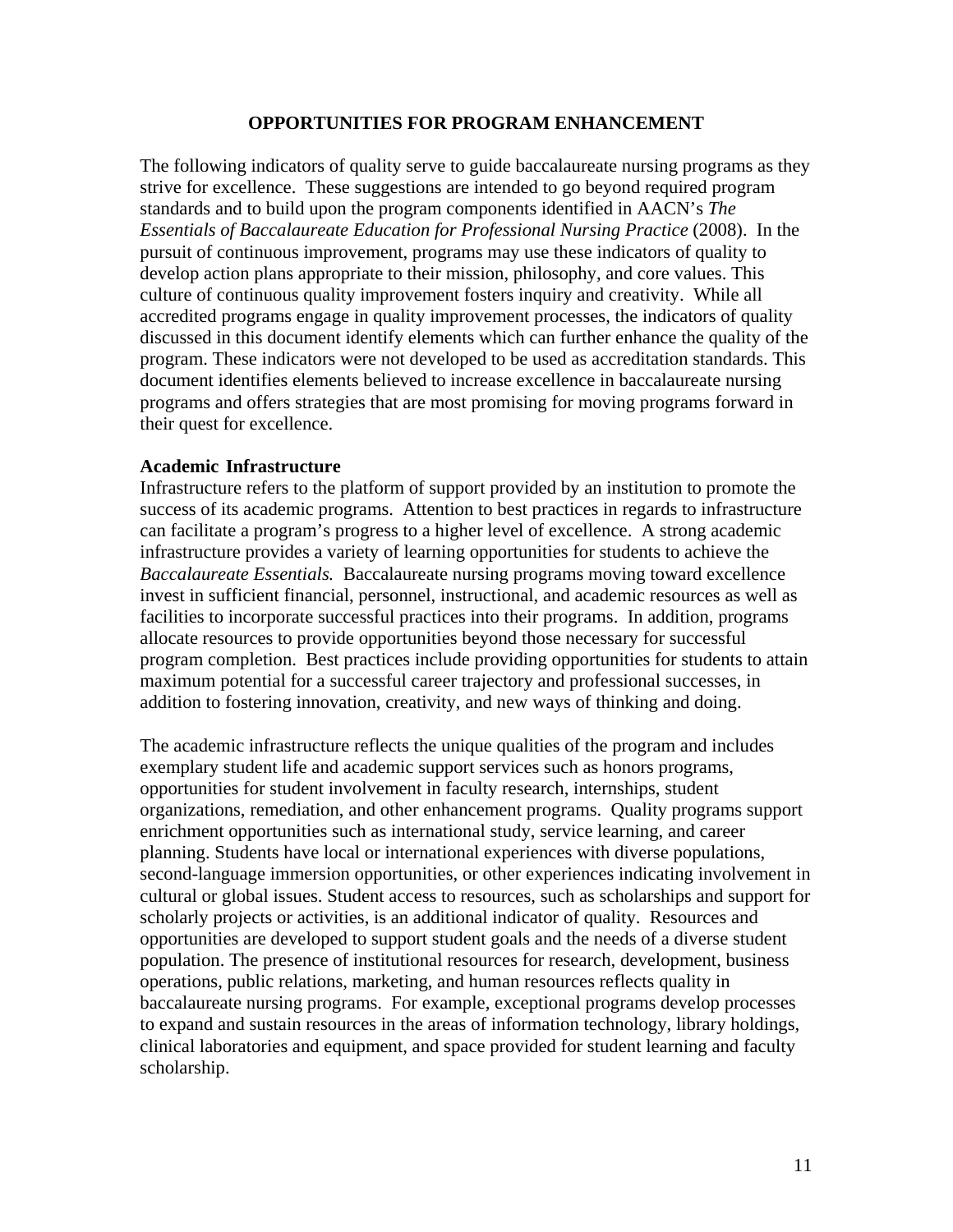Institutional support for faculty development is evidenced by written policies and budget allocations. Benchmarks for faculty development are established and evaluated for quality improvement initiatives. Best practices may include strategies to attract faculty with outstanding academic preparation and experience to enhance the program's unique mission or to serve a specific community of interest.

#### **Academic Environment**

Principled leadership is an important indicator of quality. This leadership supports and rewards faculty collaboration for teaching, scholarship, and service. Effective leaders create an environment that encourages faculty and staff to engage in reflective thinking and critical analysis of professional contributions and program outcomes. Strategic planning, resource allocation, and staffing to achieve program goals are guided by effective leadership to produce supportive academic environments.

Excellent academic programs forge partnerships with practice organizations, such as community agencies and healthcare systems that are mutually beneficial. Examples of mutual benefits include collaborative research and practice initiatives, design of educational experiences and curriculum, as well as the sharing of staff and faculty. The partnership of education and practice, through a process of continuous evaluation, fosters mutual accountability. Quality partnerships are successful when they clarify goals, objectives, and responsibilities, as well as work toward the success of all stakeholders (Gilliss & Fuchs, 2007). Strong partnerships provide opportunities for students to expand and improve their practice and create an environment where teaching reflects best nursing practices. Partners share a commitment to excellence in nursing practice and education.

Academic environments, while focused on the climate for student learning, support faculty efforts to implement best practices. Best practices promote explicit opportunities for the integration of liberal education and learning throughout the nursing curriculum. Student application of principles of liberal learning as evidenced in nursing course syllabi and course materials as well as teaching-learning activities are selected to match student abilities and previous academic preparation. Students can articulate the value of their liberal education courses to their preparation as professional nurses as well as educated citizens. Students express accountability for their own learning throughout the academic experience and beyond. In addition, students are actively engaged in learning and are encouraged to question and seek answers through a variety of inquiry methods. A spirit of inquiry and the excitement of discovery permeate such environments.

Academic environments that best support student success create high expectations for student learning. Integrative learning strategies focus on the spirit of inquiry and the development of a community of scholars. Students and faculty in quality programs engage in synthesizing experiences in collaborative and service learning projects as well as interdisciplinary work across departments. Best practices include the use of multiple teaching strategies and methods of evaluation that provide ongoing feedback to enhance student outcomes. Classroom experiences are relevant to students' lives, aspirations, and experiences. In addition, best practices produce retention, graduation, national licensure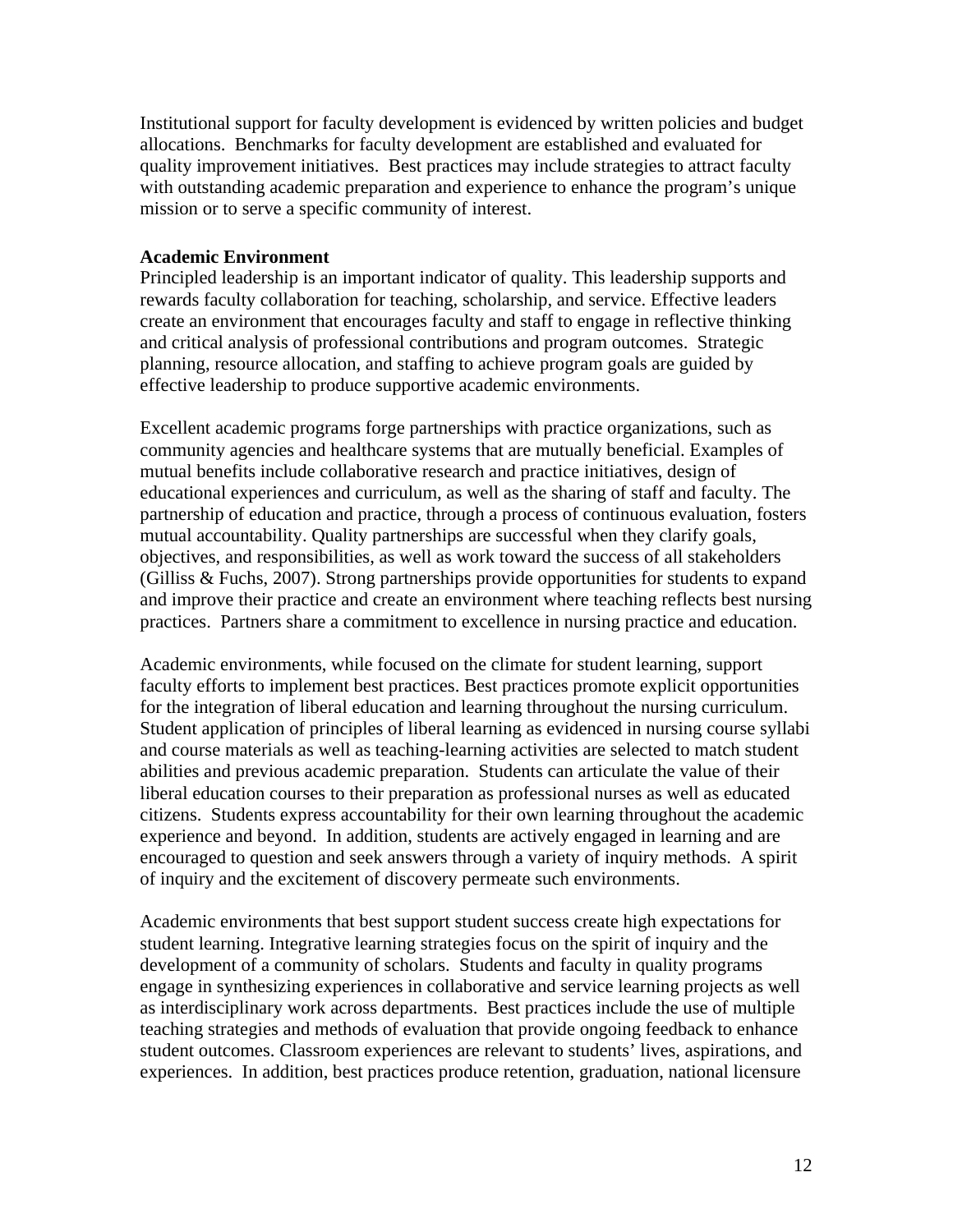examination pass rates, and student successes that reflect the program's admission standards and academic support services.

Best practices regarding academic environments include support for faculty practice, teaching, scholarship, and service roles as appropriate to the program's mission. This commitment is evident through systems that support a broad conceptualization of scholarship and institutional reward systems for faculty scholarship. Congruence between the parent organization's definitions of these roles is paramount and the reward system for scholarly activity is evident. Best practices include a plan for the dissemination of faculty scholarly efforts to assure that outcomes have an impact beyond the school or institution.

Indicators of best practices related to scholarship may include extramural grants in support of practice innovations; peer-reviewed publications and presentations; practiceoriented grant review activities; editorial review activities; state, regional, national, and international professional activities related to one's practice area; policy involvement and development; establishment of practice sites for underserved populations; and dissemination of practice improvement products such as reports, guidelines, protocols, and tool kits (AACN, 2006).

Another best practice in support of faculty is recognition given for teaching excellence through support of innovation and creativity in designing and implementing learning opportunities for diverse student populations and environments. Master teachers mentor newer faculty to create an environment of support and continuous improvements in teaching and student learning (Hutchings & Schulman, 1999). Again, best practices would provide the resources to support an environment that advances excellent teaching.

An organizational culture that embraces continuous improvement is a key quality indicator of programs implementing best practices. This culture is manifested through processes and policies that promote systematic program evaluation and evidence-based actions in response to findings. Although continuous improvement activities are required for accreditation, programs that seek opportunities for continuous improvement can demonstrate a direct link between ongoing improvement strategies and identified student and program outcomes targeted for excellence.

#### **Clinical Practice Environment for Students**

Healthcare professionals have a collective responsibility to ensure collaborative practice, including inter- and intraprofessional practice. Academic institutions provide nursing students the opportunity to deliver patient-centered care as members of an interprofessional team, emphasizing evidence-based practice, quality improvement approaches, and informatics (Institute of Medicine, 2003).

When determining appropriate enrollment targets, quality programs demonstrate ongoing engagement with the community of interest to match faculty resources and availability to the best sites for optimizing clinical experiences. An ongoing collaborative academic practice partnership is a quality indicator for promoting student learning. Practice partnerships encompass a wide range of practice settings and experiences beyond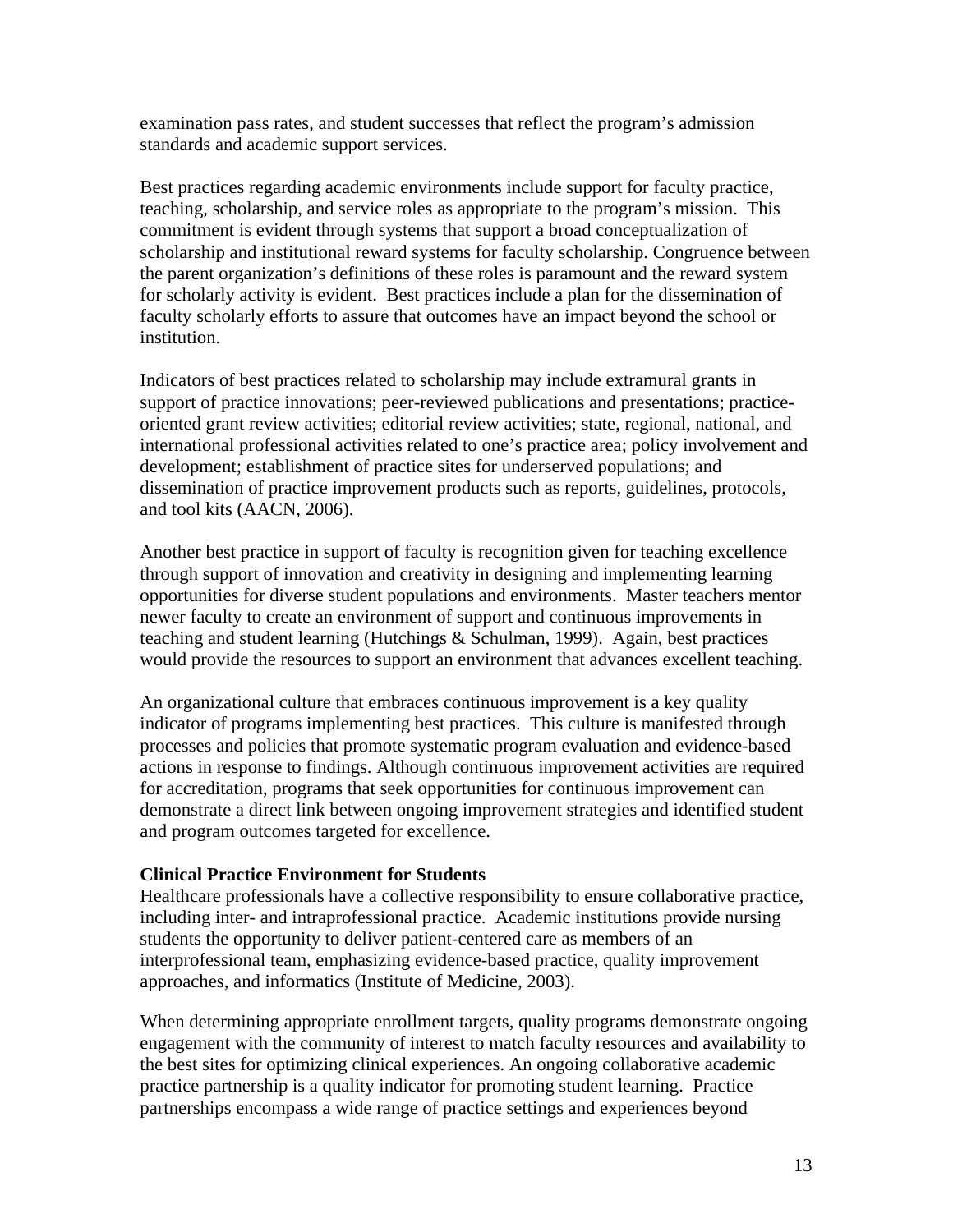traditional clinical sites. In addition, selected practice sites exemplify or aspire to best nursing practices and achieve recognition via national accreditation or other programs for excellence. The best practices for clinical environments in baccalaureate nursing programs are predicated on the assumption that students are best served by opportunities to work and learn together with professional nurse mentors, preceptors, and role models. Nursing role models practice from an evidence base and promote student access to a wide range of patient populations, experiences, and best practices. Partnership agreements, designed to benefit the educational program and practice site jointly, are in writing, and include strategies for ongoing evaluation and continuous improvement.

#### **Faculty Characteristics**

Faculty characteristics, such as credentials, experience, and educational preparation, are important to promote exemplary program outcomes. Faculty maintain expertise in the areas in which they teach, as well as possess expertise in teaching-learning practices. Faculty ground their teaching in clinical practice and current scientific evidence. Quality improvement processes center on those known to provide for the accomplishment of the unique educational and scholarly mission of the program. Faculty demographics may be sought that mirror the demographics of the student population and the region. Quality programs address AACN recommendations regarding faculty credentials in conjunction with their own unique mission, philosophy, and core values.

*Faculty Practice.* Nursing is a practice discipline; therefore, faculty in baccalaureate nursing programs maintain expertise within their area of practice and adopt or create best practices. Faculty practice, consisting of direct client care, leadership, service, consultation, and/or scholarship activities depends on the faculty member's interest, skills, and experiences and contributes to maintaining and/or developing competence of faculty in the practice of nursing (Boyer, 1990). Faculty practice is not done in isolation but contributes to the teaching, scholarship, and/or service missions of the academic institution. A balance between teaching, practice, and scholarship expectations is evident across the faculty and reflects the mission of the institution. Expectations for faculty practice are clarified through appropriate policies. Additionally, faculty practice is supported and facilitated through resource allocation such as release time, academic partnerships with other disciplines or departments, and academic service partnerships with clinical agencies.

#### Best practices for faculty selection outlined in AACN's Position Statement on *The Preferred Vision of the Professoriate in Baccalaureate and Graduate Nursing Programs* (2008) meet the following criteria:

1. Educational institutions vary in culture and policy. Qualifications and performance of nursing faculty will be congruent with accepted institutional standards. Consistent with academy expectations, faculty with primary responsibility for the oversight of courses in baccalaureate, master's, and doctoral nursing programs will have doctoral preparation. Doctoral graduates who will be involved in an academic role will have preparation in educational methods and pedagogies.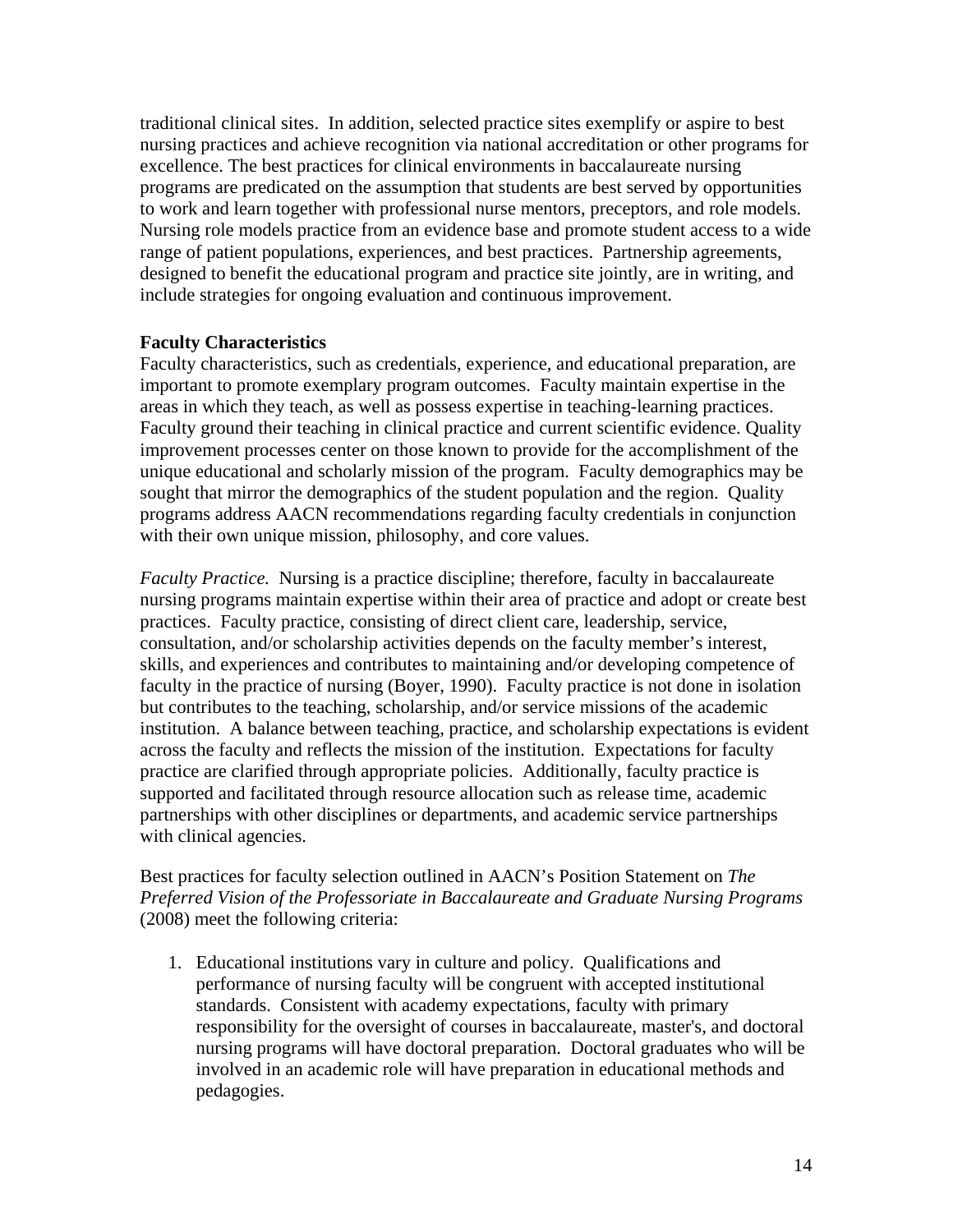- 2. The nursing program faculty must balance its stature within the academy with its concurrent responsibility to prepare graduates for the practice environment. Therefore, the mix of faculty expertise, roles, and responsibilities will vary according to the mission of the academic program.
- 3. Courses in the nursing program will be taught by faculty with graduate-level academic preparation and advanced expertise in the areas of content they teach.
- 4. Nursing science is enriched by the knowledge and expertise of many disciplines. Selected nursing program courses and electives may be taught by either nurse or non-nurse faculty with appropriate educational and experiential preparation.
- 5. Clinically focused graduate preparation is the minimal expectation for clinical instruction and the coordination and mentoring of preceptors.
- **6.** Preceptors from the practice environment working under the guidance of nursing faculty serve as role models for the design, organization, and implementation of patient care. Preceptors in entry-level pre-licensure programs must, at minimum, hold a baccalaureate degree in nursing.

#### **Transition to Practice within the Baccalaureate Curriculum**

Clinical immersion opportunities for students in the practice setting support knowledge application, skill development and refinement, role development, and transition to practice. Immersion experiences develop the students' critical thinking/clinical reasoning skills, and increase communication skills, time management, and organization abilities. Opportunities to explore the multiple roles of the professional nurse in varied care settings and to serve as a member of an interprofessional team prepare the student for reality-based practice.

Indicators of quality consider the program's processes and activities for precepted capstone and immersion experiences, as well as for externships. As students progress through their clinical experiences they have increasing opportunities to develop skill and confidence in managing the needs of groups of patients and understanding the full range of responsibilities associated with the professional role. These competencies are achieved through partnerships with healthcare agencies that create opportunities for students to work with skilled practicing nurses and other professional role models to experience the full scope of the nursing role prior to graduation. Integrating didactic and clinical learning provides a true working partnership between the academic and practice organizations to ensure appropriate leveling of content and application for site specific requirements.

Effective academic and practice partnerships ideally extend beyond graduation to the creation of supportive transition programs that specifically address the unique needs of the newly graduated nurse. Transition programs provide cost savings and positive longterm financial outcomes in terms of employee satisfaction, effectiveness, and reduced turnover. Residency programs in academic health centers can enhance job satisfaction and autonomy, increase critical reasoning skills, provide support to the graduate, and reduce turnover (Pine & Tart, 2007). Standardized one-year, post-baccalaureate nurse residency programs, such as that developed jointly by the University HealthSystem Consortium (UHC) and AACN, can facilitate the transition of baccalaureate graduates into the acute care setting as evidenced by turnover rates far below the national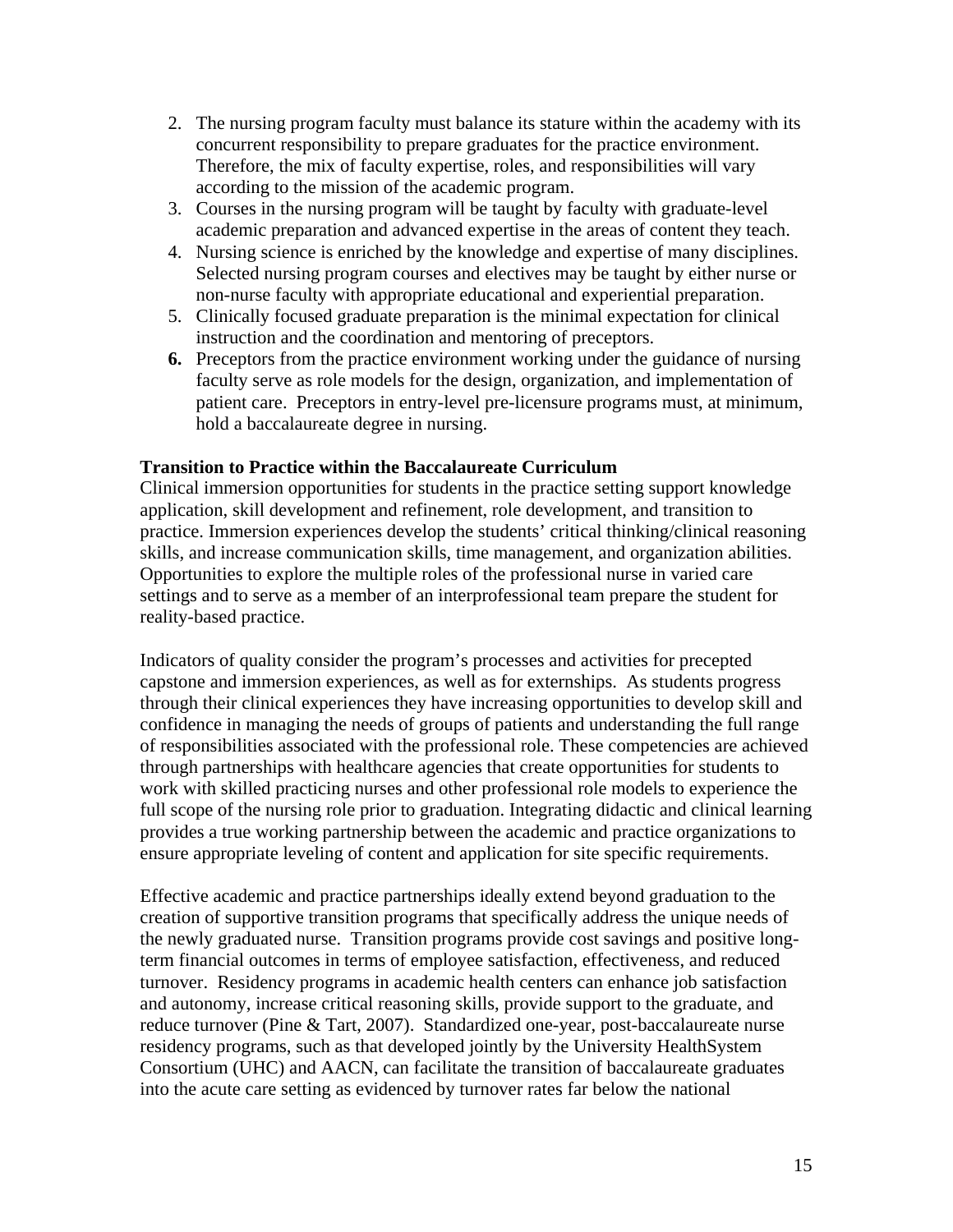benchmark for new graduate nurses (Williams et al. 2007). The UHC/AACN residency model can be modified and adapted for a wide range of practice settings and patient populations, including ambulatory and community settings. Quality programs demonstrate ongoing efforts to forge and improve partnerships with practice settings to insure the effective integration of program graduates into the complex world of practice.

Quality programs forge formal academic service partnerships to create environments where students work with nurses and other professional role models to experience the professional role prior to graduation.

## **Indicators of Quality**

Baccalaureate nursing programs that adopt best practices monitor indicators of quality related to program outcomes. Quality programs select indicators that reflect their unique organizational context, including mission, philosophy, and core values. Quality programs assess indicators that identify strengths and opportunities for improvement. Recognizing the current variability in strength of evidence, the following describe possible indicators of best practices, but by no means serve as definitive measures for all programs. Indicators of quality can serve as measures of progress towards best practices. Programs re-evaluate and revise measures as indicated. Possible indicators include but are not limited to the following:

## *Program Indicators*

- Retention rates at different points in the program
- Level of satisfaction among employers with the knowledge and skills of graduates
- Proportion of graduates employed in nursing five years following graduation
- Enrollment rates of practicing graduates in graduate nursing education within five years
- Proportion of graduates attaining generalist certification within five years
- Proportion of graduates reporting continued commitment to practicing nursing at regular intervals after graduation
- Level of satisfaction among graduates with preparation for the professional nursing role at one year following graduation
- Proportion of graduates participating in professional organizations
- Proportion of graduates who assume leadership roles in nursing throughout their careers
- Proportion of graduates who are strong alumni (including financial donors, student involvement)
- Institutional resources for research, development, business operations, public relations, marketing, and human resources
- Technological enhancements to learning (e.g., e-portfolio, electronic medical records, simulation, web-enhanced courses)
- Virtual learning environment with strong technical support for students and faculty
- Use of innovative education/practice partnerships, such as dedicated education units, that enhance learning opportunities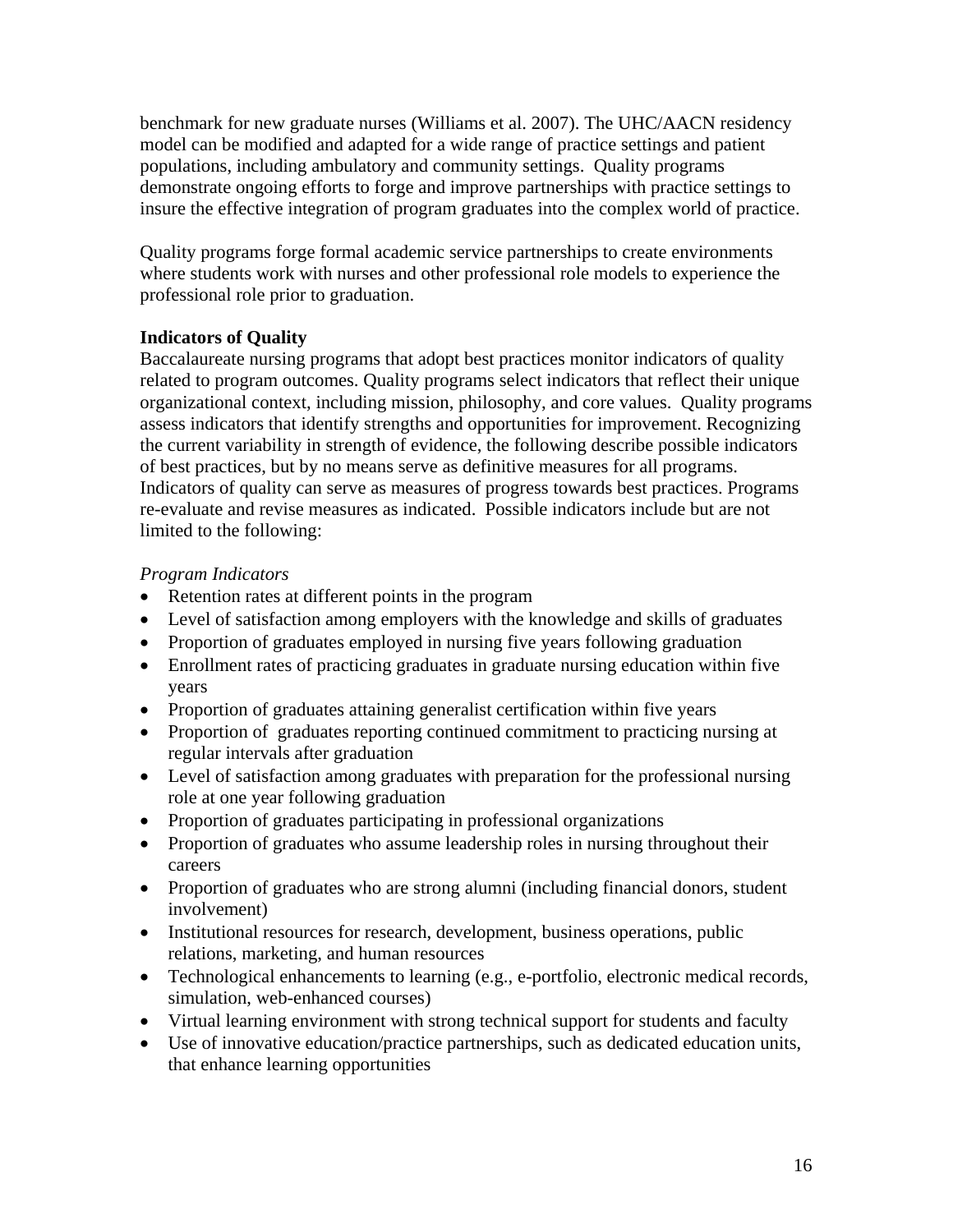## *Leadership Indicators*

- Faculty and leadership development resources reflected in policy and budget allocations
- Policies support faculty practice through release time policies and academic partnerships
- Faculty turnover and retention rates
- A formal mentoring program for faculty
- Faculty demographics mirror the demographics of the student population
- Effective relationships within and external to the academic institution
- Participation in the governance of the academic institution
- University to university partnerships to extend academic resources
- Academic-organizational partnerships to increase access to resources
- Successful development/fundraising activities
- Academic administrators support innovation

## *Faculty Indicators*

- Proportion of doctoral faculty in academic roles who have preparation in curriculum development and educational methods
- Faculty certification rates in area of nursing practice
- Faculty service to the profession
- Faculty service to the community
- Faculty scholarly productivity
- Syllabi reflect collaboration with departments and disciplines outside of nursing
- Funded, extramural grants support practice innovations
- Faculty participate in peer-reviewed publications and presentations
- Faculty presence in state, regional, national, and international professional activities
- Proportion of faculty who have advanced expertise in the areas of content they teach
- Faculty maintain active practice within their area of expertise
- Proportion of faculty who have a well-developed program of research/scholarship

# *Student Indicators*

- Enrollment and graduation of students from diverse backgrounds
- Scholarships and services to support a diverse student population
- Service learning opportunities
- Research experiences for undergraduates; opportunities for student involvement in faculty research
- Scholarships that support student research engagement
- Academic support services, e.g., tutoring for writing, math, sciences, nursing, etc.
- Honors program opportunities
- International study programs integrated with nursing curricula
- Capstone experiences
- Immersion clinical experiences
- Opportunities for interprofessional team learning
- Service learning programs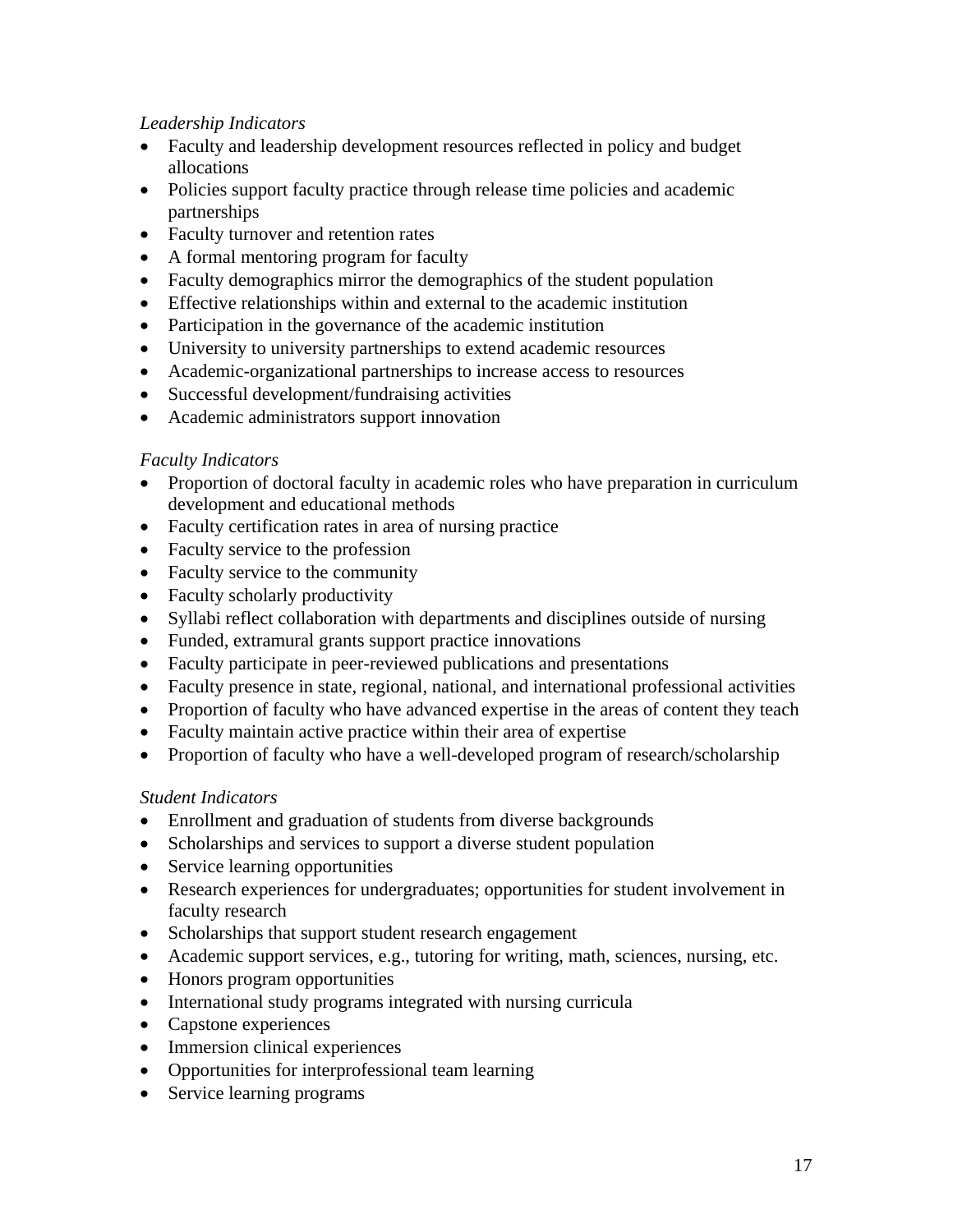- Career planning office
- Experiences with diverse populations
- Second language immersion opportunities
- Student organizations
- Leadership opportunities for students (faculty/school committees, SNA activities, community service, etc.)

#### *Academic and Practice Partnership Indicators*

- Diverse academic and practice partnerships that provide opportunities for student internships, externships, and residencies
- Joint appointments or formal recognition in education and practice partnerships
- Practice partnerships in addition to clinical affiliation, include collaborative grants, projects, practice, and research initiatives
- Practice partnerships provide student engagement with a variety of populations
- Collaboratively designed curriculum and student experiences
- Joint participation in governance of both academic and practice organizations
- Shared commitment to excellence in nursing practice and education
- Opportunities for student and graduate employment and career development
- Enhanced job satisfaction, autonomy, and retention of graduates employed by partnership agencies
- Collaboration that targets improved nurse sensitive outcomes for patient populations
- Formal mentoring program for preceptors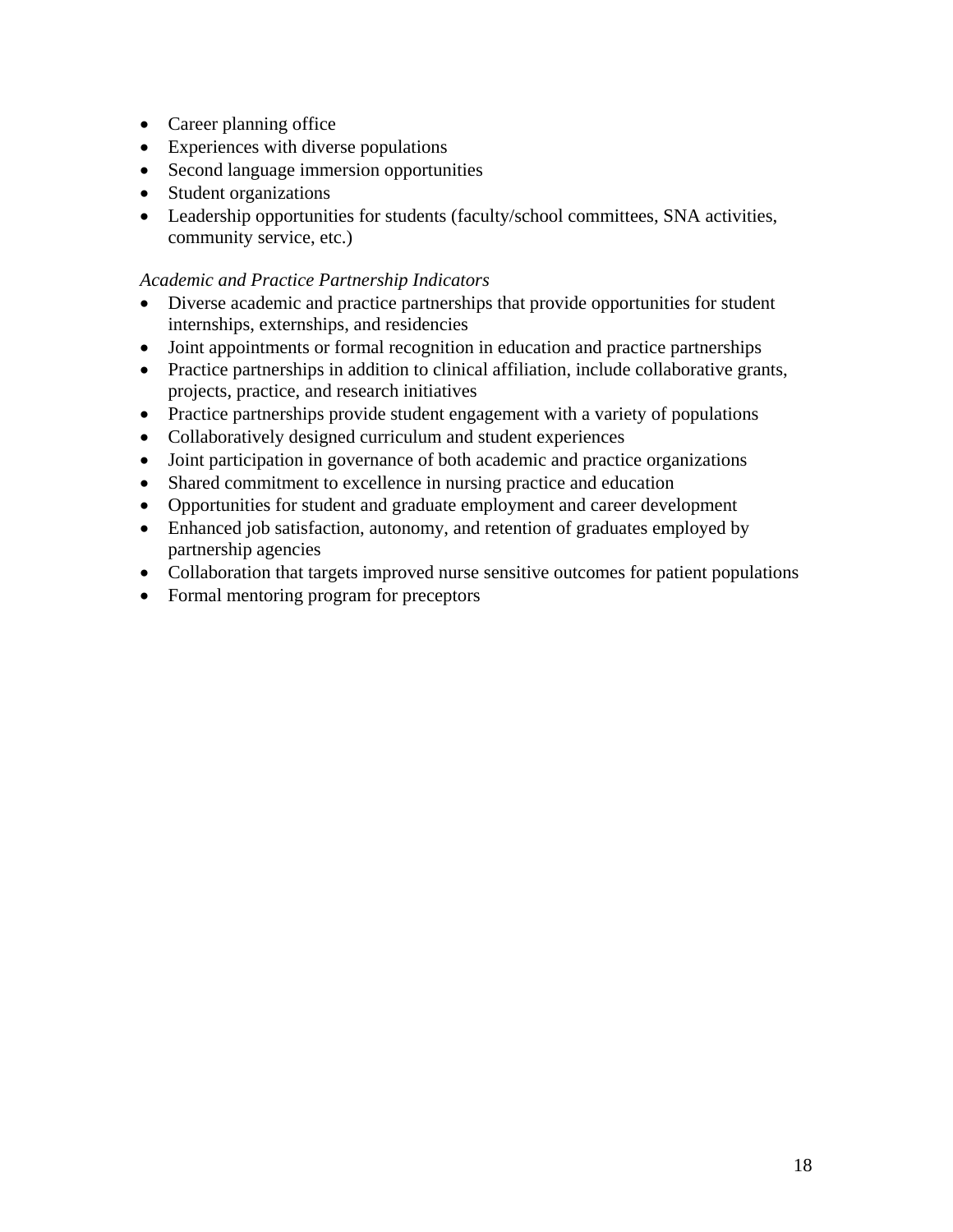#### **HELPFUL WEB LINKS, INCLUDING STAKEHOLDERS**

#### **General Resources**

• Quality and Safety Education for Nurses (QSEN) offers a bibliography and teaching strategies around the following topics: Patient-Centered Care, Teamwork and Collaboration, Evidence-Based Practice, Quality Improvement, Safety, and Informatics

[http://www.qsen.org/faculty\\_resources.php](http://www.qsen.org/faculty_resources.php)

- Educational Resources for Faculty from the American Nurses Association (ANA) http://nursingworld.org/EspeciallyForYou/Educators.aspx
- Resources from the National Council of State Boards of Nursing (NCSBN) https://www.ncsbn.org/resources.htm
- Resources from the Integrative Learning Project by The Carnegie Foundation for the Advancement of Teaching http://www.carnegiefoundation.org/programs/sub.asp?key=24&subkey=79&topk  $ev=24$
- Health Resources and Services Administration (HRSA): Health Workforce Information Center http://www.healthworkforceinfo.org/
- BSN-Level Nursing Education Resources from the American Organization of Nurse Executives (AONE) http://www.aone.org/aone/resource/practiceandeducation.html
- Resources from the California Endowment on Access to Health, Culturally Competent Health Systems and Community Health and the Elimination of **Disparities** http://www.calendow.org/Article.aspx?id=1284

#### **Cultural Competency**

• AACN Tool Kit of Resources for Cultural Competency in Baccalaureate Education, including a framework to facilitate the attainment of cultural competence by baccalaureate nursing graduates. http://www.aacn.nche.edu/Education/cultural.htm

#### **Emergency Preparedness**

• Resources for Emergency Preparedness Education http://www.nursing.vanderbilt.edu/incmce/resources.html

#### **End-of-Life**

• End-of-Life Nursing Education Consortium, a partnership between AACN and The City of Hope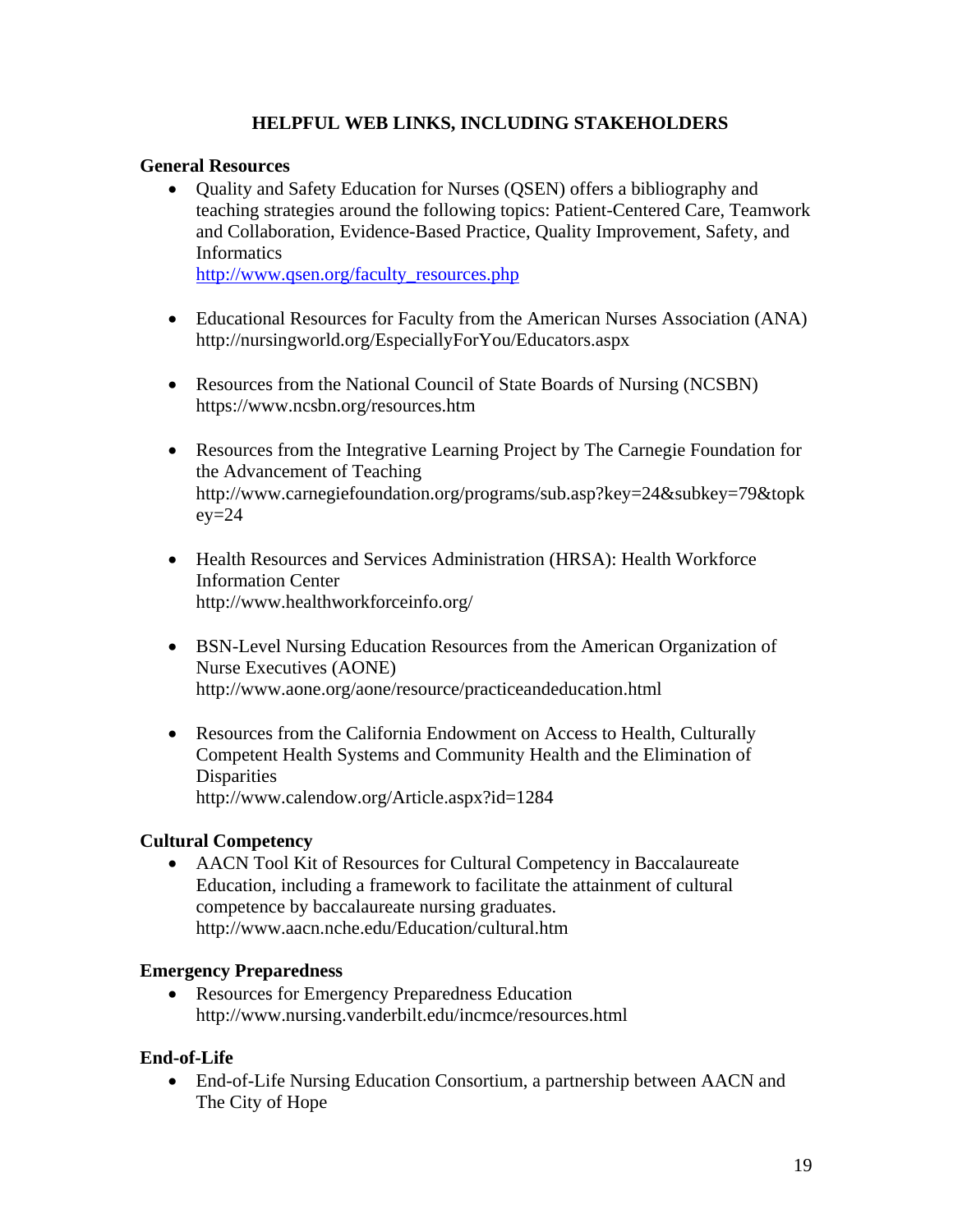http://www.aacn.nche.edu/ELNEC/resources.htm

## **Evidence-Based Practice**

- Agency for Healthcare Research and Quality <http://www.ahrq.gov/clinic/epcix.htm>
- The Evidence-Based Medicine Education Center of Excellence provides an extensive list of databases, journals, and textbooks http://library.ncahec.net/ebm/pages/resources.htm

#### **Genetics and Genomics**

- Centers for Disease Control and Prevention- Resources and Tools for Genetics and Genomics Training and Curriculum http://www.cdc.gov/genomics/training/resources.htm
- International Society of Nurses in Genetics http://www.isong.org/resources/education.cfm

# **Gerontology and Aging**

- AACN and the John A. Hartford Foundation Institute for Geriatric Nursing <http://www.aacn.nche.edu/Education/gercomp.htm>
- AACN Geriatric Nursing Resources http://www.aacn.nche.edu/Education/Hartford/resources.htm
- Hartford Institute for Geriatric Nursing [http://www.hartfordign.org](http://www.hartfordign.org/)

#### **Holistic Nursing**

• Links and resources from the American Holistic Nurses Association (AHNA) http://www.ahna.org/Resources/tabid/1217/Default.aspx

#### **Interprofessional Interprofessionalism**

• Wiki site from the Consultant Group on Interprofessional Professionalism Measurement http://ippmg.pbwiki.com

# **Liberal Education**

• Faculty resources on liberal education from the Association of American Colleges and Universities (AAC&U) http://www.aacu.org/resources/faculty/index.cfm

# **Nursing Informatics**

• Resources from the American Nursing Informatics Association (ANIA) <http://www.ania.org/Resources.htm>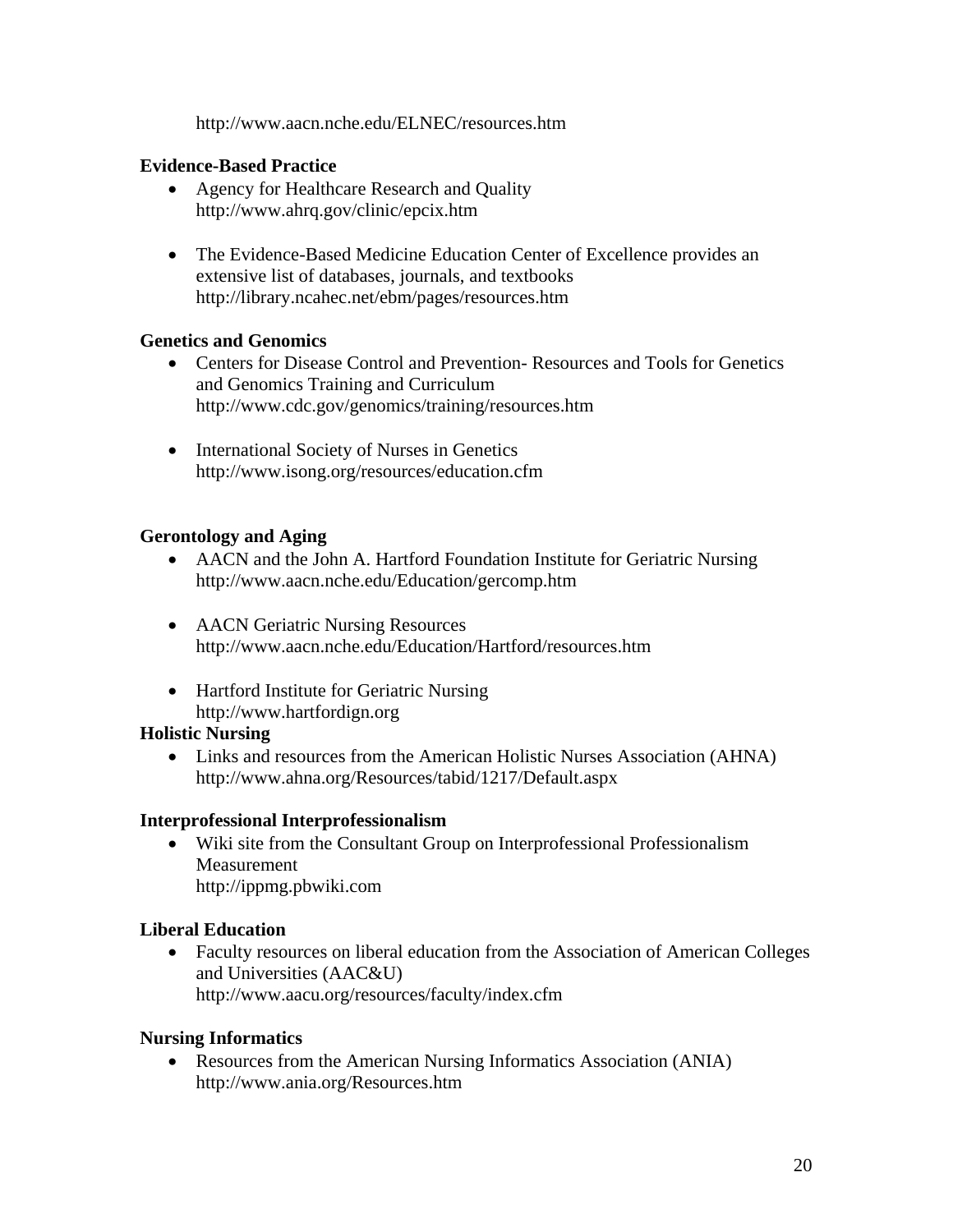• The TIGER Initiative (**T**echnology **I**nformatics **G**uiding **E**ducational **R**eform) http://www.umbc.edu/tiger/index.html

## **Public Health**

- Programs and resources from the American Public Health Association (APHA) [http://www.apha.org/programs/resources](http://www.apha.org/programs/resources/)
- Programs and resources from the Association of Community Health Nursing Educators (ACHNE) http://achne.org

## **Quality and Safety**

- Resources for nursing care from the National Quality Forum (NQF) http://qualityforum.org/nursing
- Crossing the Quality Chasm: The IOM Health Care Quality Initiative <http://www.iom.edu/?id=16176>
- Resources, including a tool kit, for Clinical Microsystems and Quality Improvement from Dartmouth Institute for Health Policy and Clinical Practice http://dms.dartmouth.edu/cms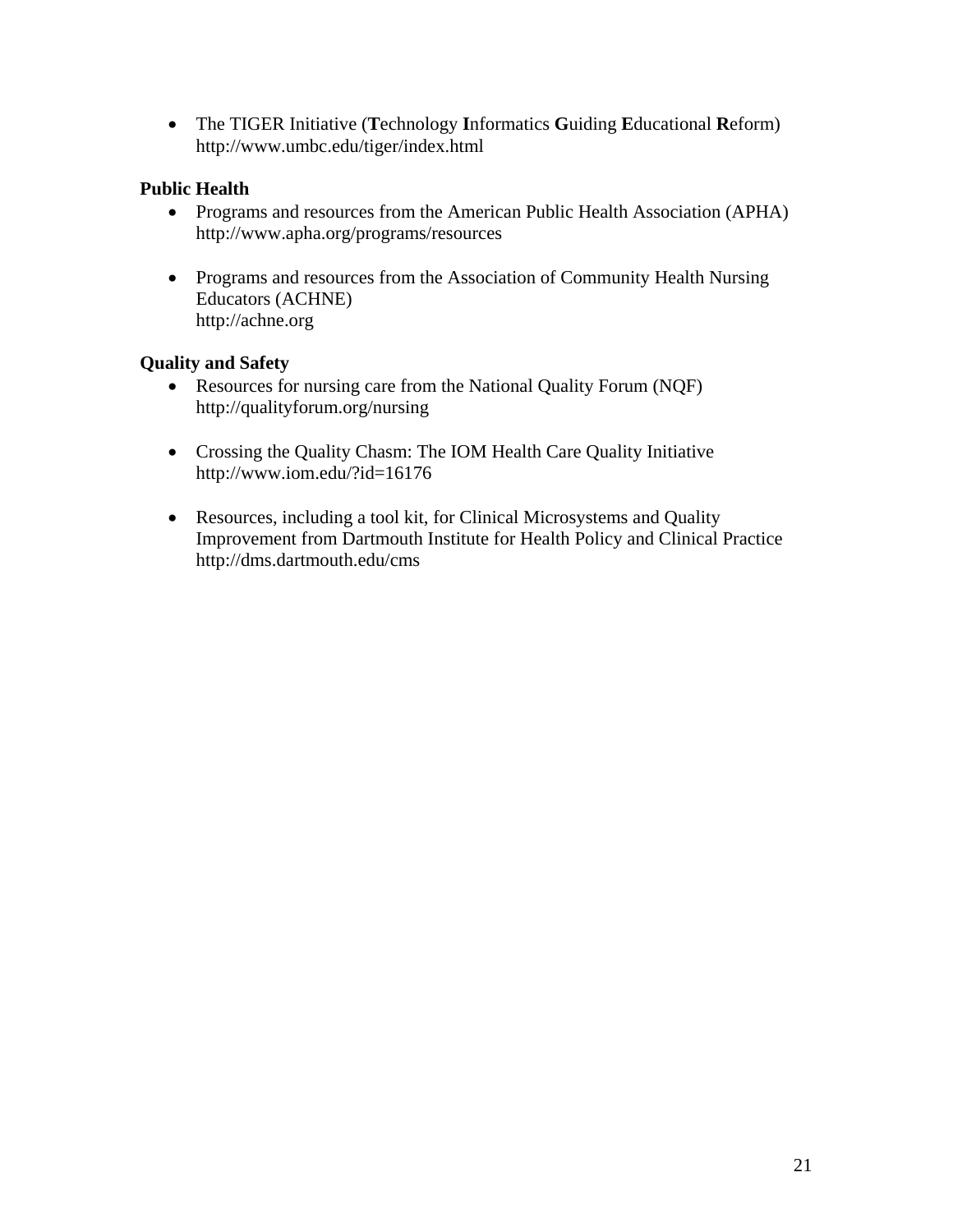#### **AACN PRESENTATIONS**

DVD: "Setting the Stage for the Evolution of Baccalaureate Nursing Education" Regional Meetings, Fall 2008, Spring 2009 Joanne Disch, PhD, RN, FAAN University of Minnesota School of Nursing Order form: <http://www.aacn.nche.edu/Education/dvd.htm>

Powerpoint Presentation and Recordings of the AACN Teleconferences on the Baccalaureate Essentials: <http://www.aacn.nche.edu/Education/teleconf.htm> September 2008

Powerpoint Presentation: "Best Practices in Implementing the *Revised Baccalaureate Essentials*" Patricia Martin, PhD, RN, Chair Derryl Block, PhD, RN Donald "Chip" Bailey, PhD, RN Jean W. Lange, PhD, RN Roxanne Moutafis, MS, RN Judith Sands, EdD, RN December 4, 2008 San Antonio, Texas <http://www.aacn.nche.edu/MembersOnly/PPT/08Bacc/Martin.pdf>

Powerpoint Presentation: "Evidence of Quality in Baccalaureate Nursing Education Revision of the *Essentials for Baccalaureate Nursing Education"*  Patricia Martin, PhD, RN, Chair November 29, 2007 New Orleans, Louisiana <http://www.aacn.nche.edu/MembersOnly/Presentations/07BEC.asp> (AACN Members Only)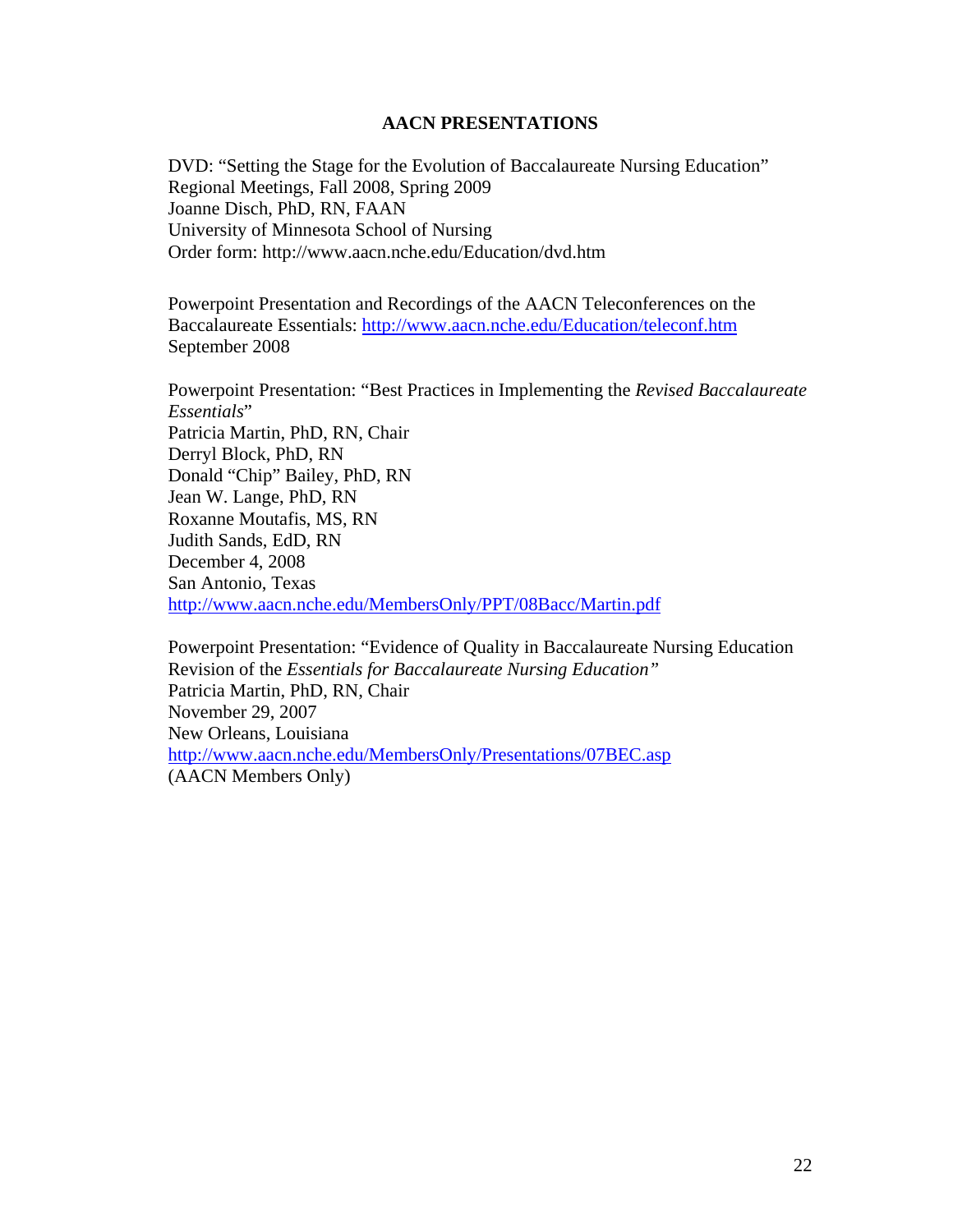#### **REFERENCES/BIBLIOGRAPHY**

#### **References**

- American Association of Colleges of Nursing. (2006).*The Essentials of Doctoral Education for Advanced Nursing Practice.* Access at http://www.aacn.nche.edu/DNP/pdf/Essentials.pdf
- American Association of Colleges of Nursing. (2008). *Position Statement on The Preferred Vision of the Professoriate in Baccalaureate and Graduate Nursing Programs.* Access at <http://www.aacn.nche.edu/Publications/positions/preferredvision.htm>
- American Association of Colleges of Nursing. (2008). *The Essentials of Baccalaureate Education for Professional Nursing Practice.* Washington, DC: Author.
- Association of American Colleges and Universities. (2004). Taking responsibility for the quality of the baccalaureate degree. Washington, DC: Author.
- Boyer, E. L. (1990). *Scholarship reconsidered: Priorities of the professoriate*. Princeton, NJ: Carnegie Foundation for the Advancement of Teaching.
- Carnegie Foundation for the Advancement of Teaching. (In press). Précis of Chapters from Educating Nurses: Teaching and Learning for a Complex Practice of Care.
- Commission on Collegiate Nursing Education. (2008). *Standards for accreditation of baccalaureate and graduate nursing programs.* Access at: <http://www.aacn.nche.edu/Accreditation/pdf/standards.pdf>
- Dossey, B. M., & Keegan, L. (2009). Holistic nursing: A handbook for practice. Boston: Jones and Bartlett.
- Gidden, J. F. (2007) The Neighborhood: A web-based platform to support conceptual teaching and learning. *Nursing Education Perspectives,* 28(5): 251-256.
- Gilliss, C. L., & Fuchs, M. A. (2007). Reconnecting education and service: Partnering for success. *Nursing Outlook*, 55(2), 61-62.
- Hutchings, P., & Schulman L. S. (1999, Spetember/October). The scholarship of teaching new elaborations, new developments. *Change*, 31(5), 10-15.
- Institute of Medicine. (2003). *Health professions education: A bridge to quality.* Washington, DC: National Academies Press.
- Pine, R. & Tart, K. (2007). Return on Investment: Benefits and challenges of a baccalaureate nurse residency program. *Nursing Economics*, 25, 33-39.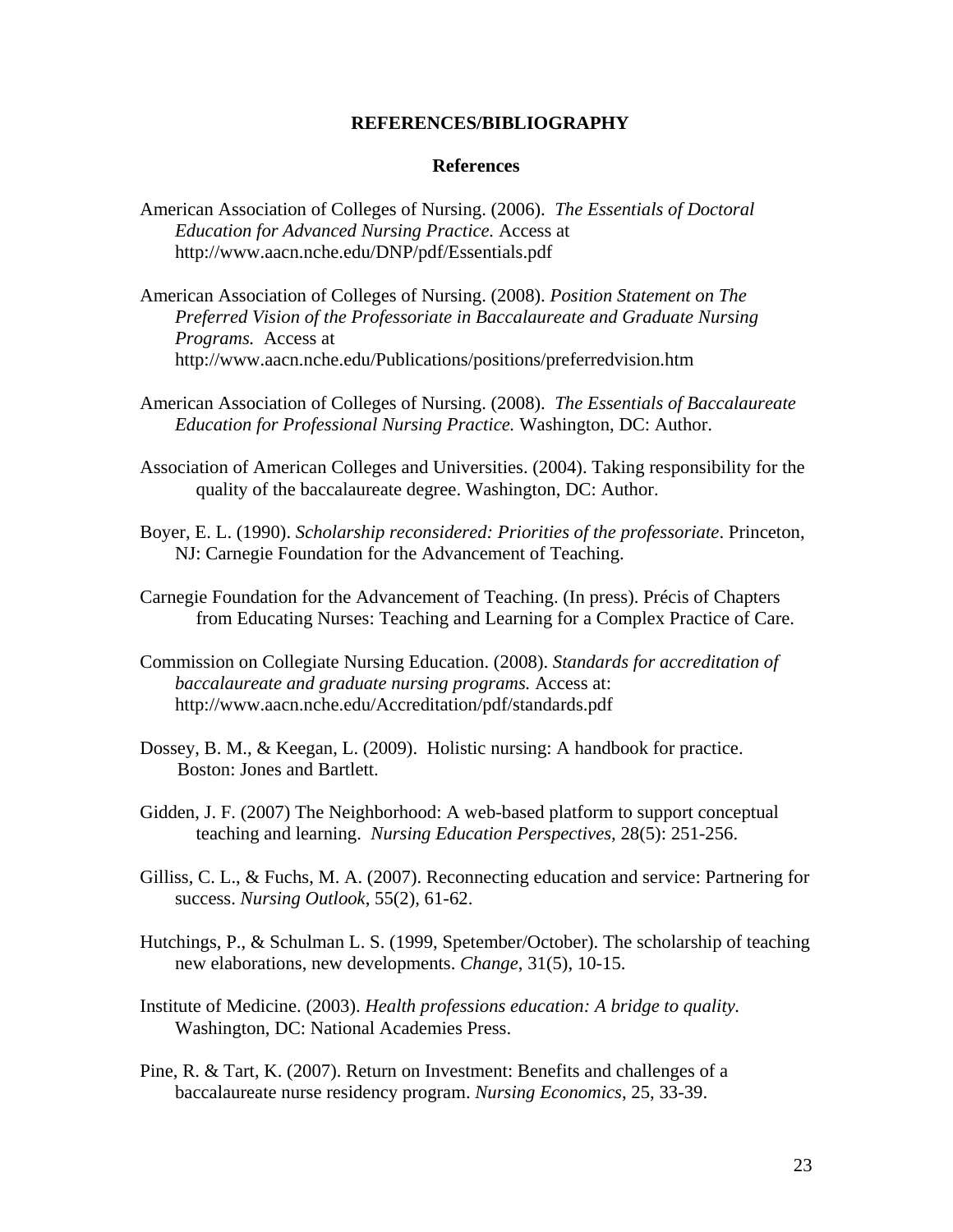Southern Region Coalition. See me nurse video. Access at: http://hartfordcenter.uams.edu/SouthernRegionCoalition/default.asp

Williams, C., Goode, C., Krsek, C., Bednash, G., & Lynn, M. (2007). Post-baccalaureate nurse residency 1–year outcomes. *Journal of Nursing Administration,* 37 (7/8), 357- 365.

#### **Bibliography**

Akl, E. A., Sackett, K., Pretorius, R., Erdley, S., Bhoopathi, P. S., Mustafa, R., et al. (2008). Educational games for health professionals. *Cochrane Database of Systematic Reviews,* Issue 1, Article CD006411.

- American Association of Colleges of Nursing. (1997). *A Vision of Baccalaureate and Graduate Nursing Education: The Next Decade*. Access at http://www.aacn.nche.edu/Publications/positions/vision.htm
- American Association of Colleges of Nursing. (1999).*Position Statement on Defining Scholarship for the Discipline of Nursing.* Access at http://www.aacn.nche.edu/Publications/positions/scholar.htm
- Association of American Colleges and Universities. (2007). College learning for the new global century. Washington, DC: Author.
- Association of American Colleges and Universities. (2007). Liberal education and America's promise (LEAP): College learning for the new global century. Washington, D.C.
- Behan, K. J. (2007). Teaching research design and practice one bite at a time in the MT/CLS curriculum. *Laboratory Medicine,* 38(10), 582-586.
- Cantrell, M. A., & Browne, A. M. (2005). The impact of a nurse externship program on the transition process from graduate to registered nurse. Part I. Quantitative findings. *Journal for Nurses in Staff Development,* 21(5), 187-195.
- Cantrell, M. A., & Browne, A. M. (2005). The impact of a nurse externship program on the transition process from graduate to registered nurse. Part II. Qualitative findings. *Journal for Nurses in Staff Development,* 21(6), 249-256.
- Davis, D. C., Dearman, C., Schwab, C., & Kitchens, E. (1992). Competencies of novice nurse educators. *Journal of Nursing Education,* 31(4), 159-164.
- Delaney, C. (2003). Walking a fine line: Graduate nurses' transition experiences during orientation. *Journal of Nursing Education*, 42(10), 437-443.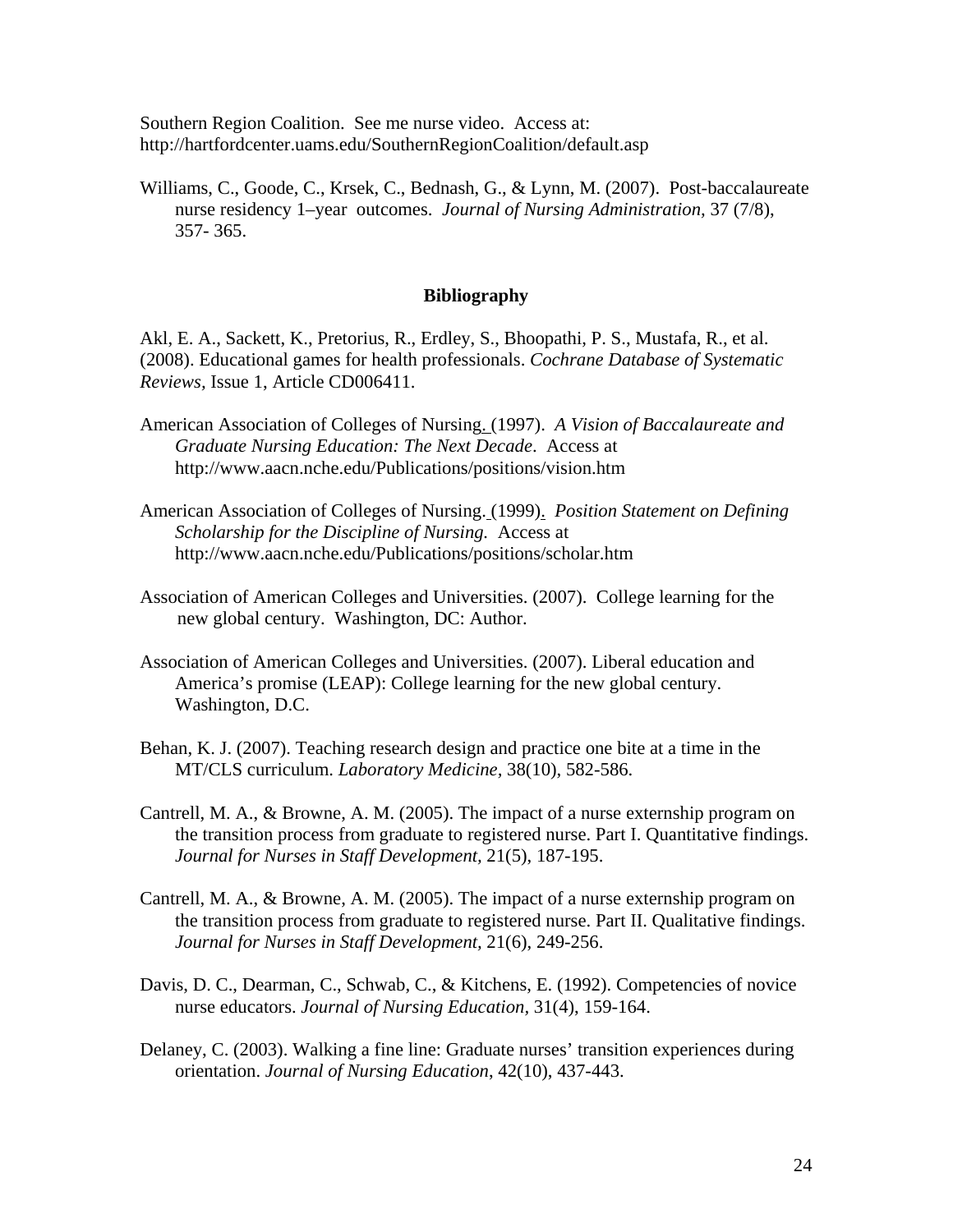Gelmon, S. B. (1999). Education news: promoting teaching competency and effectiveness for the 21st century. *AANA Journal,* 67(5), 409-416.

Goode, C. J., & Williams, C. A., (2004). Post-Baccalaureate Nurse Residency Program. *Journal of Nursing Administration,* 34(2), 71-77.

- James, E. L., Graham, M. L., Snow, P. C., & Ward, B. M. (2006). Teaching research and epidemiology to undergraduate students in the health sciences. *Australian & New Zealand Journal of Public Health,* 30(6), 575-578.
- Kern, M. (2001). An integrative research project for teaching research concepts and nutrition principles to college students. Gem No. 340. *Journal of Nutrition Education,* 33(5), 301-302.
- Kramer, M. (1974). *Reality shock: Why nurses leave nursing*. St. Louis: Mosby.
- Krugman, M., Bretschneider, J., Horn, P. B., Krsek, C. A., Moutafis, R. A., & Smith, M. O. (2006). The national post-baccalaureate graduate nurse residency program: A model for excellence in transition to practice*. Journal for Nurses in Staff Development*, 22(4), 196-205.
- Mansour, T. B., & Porter, E. J. (2008). Educators' experience of teaching nursing research to undergraduates. *Western Journal of Nursing Research,* 30(7), 888-904.
- Moscato, S. R., Miller, J., Logsdon, K., Weinberg, S., & Chorpenning, L. Dedicated education unit: an innovative clinical partner education model. *Nursing Outlook* 55: 31-37, 2007.
- Oermann M. H. & Garvin, M. F. (2002) Stresses and challenges for new graduates in hospitals. *Nurse Education Today*, 22, 225-230.
- Peckover, S., & Winterburn, S. (2003). Teaching research to undergraduate community nursing students: Reflections upon curriculum design. *Nurse Education in Practice,*  3(2), 104-111.
- Phillips, N., & Duke, M. (2001). The questioning skills of clinical teachers and preceptors: A comparative study. *Journal of Advanced Nursing,* 33(4), 523-529.
- Stull, A., & Lantz, C. (2005). Faculty forum. An innovative model for nursing scholarship. *Journal of Nursing Education*, 44 (11), 493-7.
- Walsh, S. M., Chang, C. Y., Schmidt, L. A., & Yoepp, J. H. (2005). Educational innovations. lowering stress while teaching research: A creative arts intervention in the classroom. *Journal of Nursing Education,* 44(7), 330-333.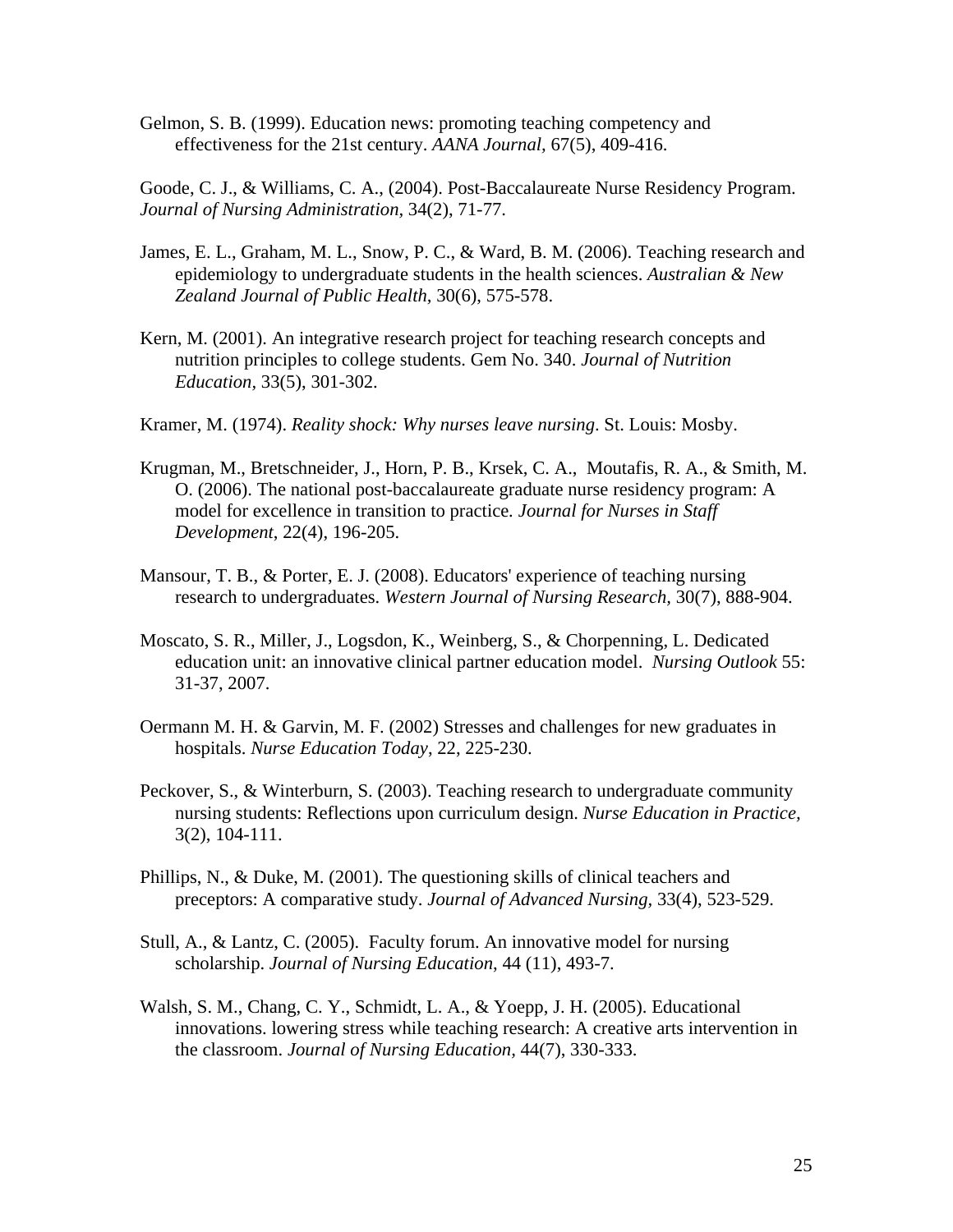- Wright, S. C. (2005). A conceptual framework for teaching research in nursing. *Curationis,* 28(3), 4-10.
- Wright, S., & Benninghoff, I. (2007). Integration of research and nursing experiential learning: A case study. *Curationis,* 30(1), 41-47.
- Zungolo, E. (2004). Faculty preparation: Is clinical specialization a benefit or a deterrent to quality nursing education? *Journal of Continuing Education in Nursing,* 35(1), 19-23.